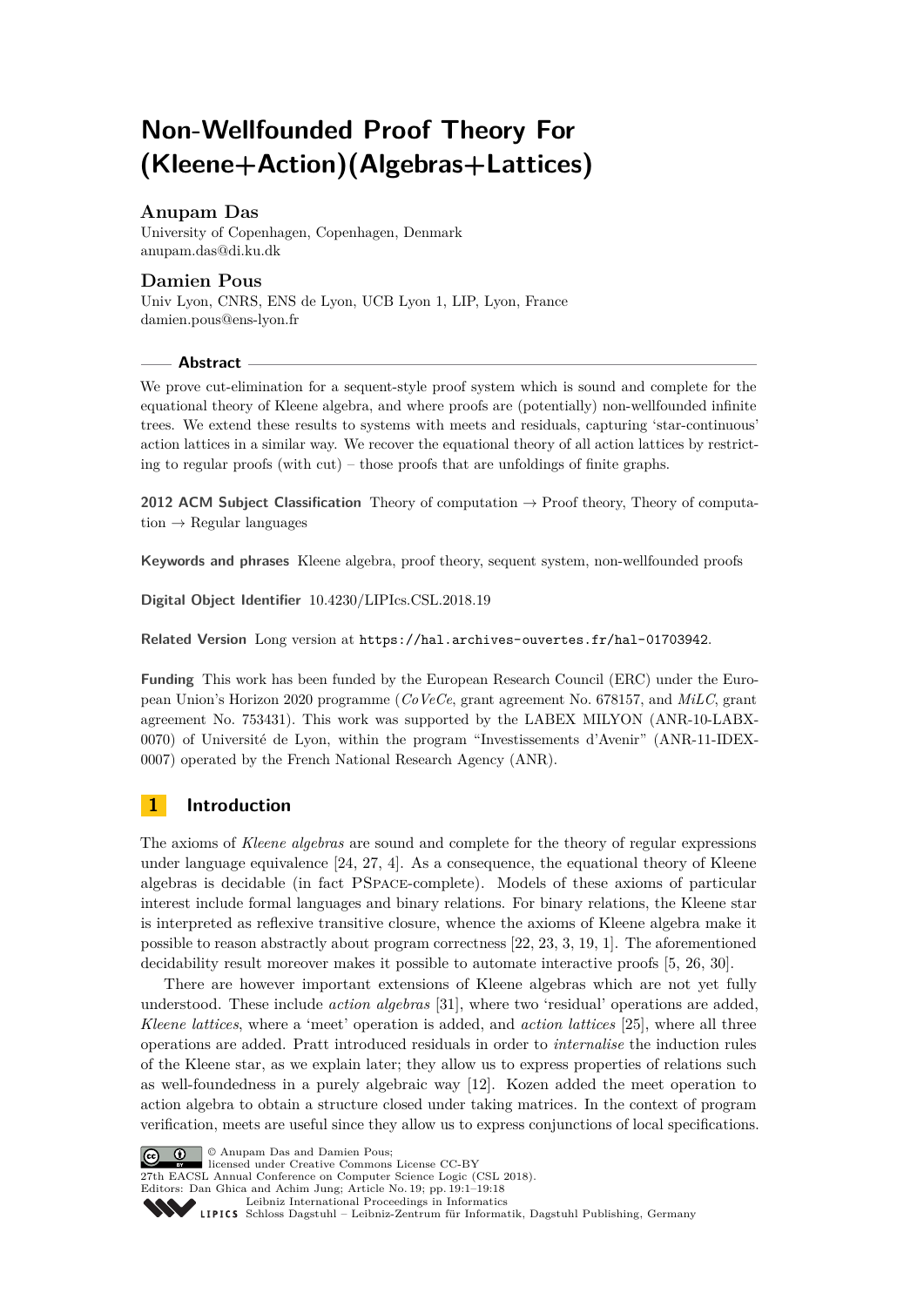#### **19:2 Non-Wellfounded Proof Theory For (Kleene+Action)(Algebras+Lattices)**

<span id="page-1-0"></span>

**Figure 1** Context and contributions for Kleene algebra and action lattices.

Unfortunately, the decidability of the three corresponding equational theories is still open, and there is no known notion of 'free model' for them that is analogous to the rational languages for Kleene algebra. In this paper, we explore a proof-theoretic approach to such questions: we provide sequent calculi that capture these theories which we show admit a form of cut-elimination. Although this does not (yet) give us decidability, it does improve our understanding of these theories:

- we obtain a computational interpretation of proofs of inequalities in our systems as  $\blacksquare$ program transformers, which could prove useful to describe free models;
- we recover two conservativity results: action lattices are conservative over (star-continuous)  $\blacksquare$ Kleene lattices and action algebra, thanks to the sub-formula property; (these results are also implied by [\[29\]](#page-17-6)).
- we obtain structural properties, e.g., as Whitman did when he proved cut-elimination for the theory of lattices, which we aim to exploit in consequent research.

We first focus on pure Kleene algebra, which is easier to handle and enables a simpler presentation. Being a well-established theory, we are able to relate our results to existing ones in the literature, identifying which issues become relevant when moving to extensions.

#### **Kleene algebra**

In our sequent system, called LKA, proofs are finitely branching, but possibly infinitely deep (i.e. not wellfounded). To prevent fallacious reasoning, we give a simple validity criterion for proofs with cut, and prove that the corresponding system admits cut-elimination. The difficulty in the presence of infinitely deep proofs consists in proving that cut-elimination is productive; we do so by using the natural interpretation of regular expressions as data types for parse-trees [\[15\]](#page-16-6), and by giving an interpretation of proofs as parse-tree transformers. Such an idea already appears in [\[18\]](#page-16-7) but in a simpler setting, for a finitary natural deduction system rather than for a non-wellfounded sequent calculus.

The results we prove about LKA are summarised in Fig. [1\(](#page-1-0)left). In addition to cutelimination (Thm. [15\)](#page-8-0), we prove that the system is sound for all *star-continuous* Kleene algebras (Thm. [11\)](#page-7-2), and conversely, that it is complete w.r.t. the language theoretic interpretation of regular expressions (Thm. [13\)](#page-7-1). We actually refine this latter result by showing that every proof from Kleene algebra axioms can be translated into a *regular* proof with cut (Thm. [14\)](#page-7-0), i.e., a proof with cut which is the unfolding of a finite graph. Note, however, that regularity is not preserved by cut-elimination: the class of cut-free regular proofs in LKA is incomplete w.r.t. Kleene algebra.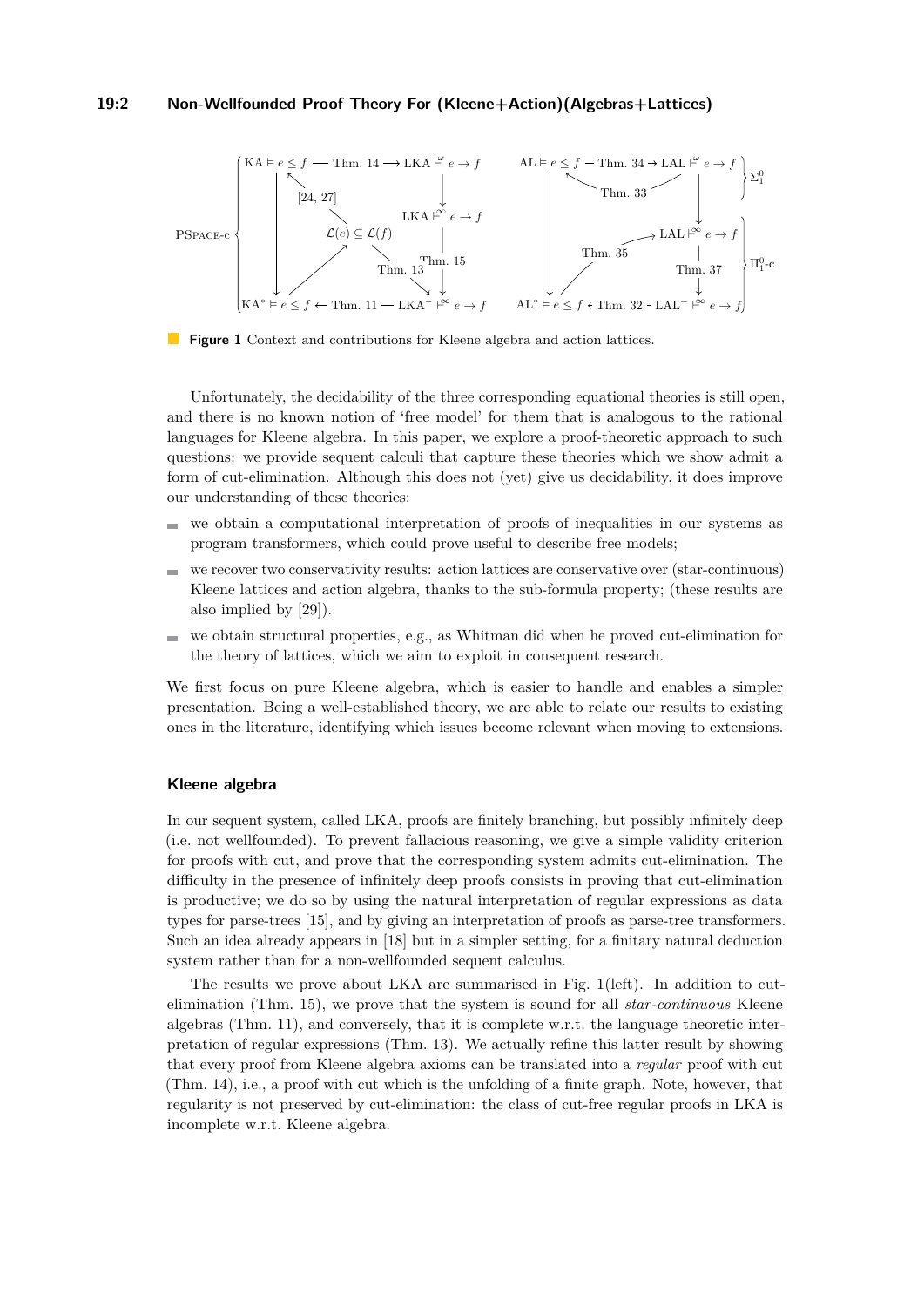#### **Action algebras, Kleene lattices, and action lattices**

Despite its finite quasi-equational presentation, the equational theory of Kleene algebra is not finitely based: Redko proved that any finite set of equational axioms must be incomplete [\[32\]](#page-17-7). However, by adding two binary operations to the signature, Pratt showed how to obtain a finitely based extension which is conservative over the equational theory of Kleene algebras [\[31\]](#page-17-3). These two operations, called *left residual*  $(\rangle)$  and *right residual*  $(\rangle)$ , are 'adjoint' to sequential composition and, as we mentioned, such structures are called *action algebras*. Kozen then proposed *action lattices* [\[25\]](#page-17-4), where the signature is extended further to include a binary meet operation (∩). We call *Kleene lattices* the structures consisting of Kleene algebra extended just with meets.

While both action algebras and action lattices are finitely based and conservatively extend Kleene algebra, they bring some difficulties. By definition, their equational theories are at most  $\Sigma_1^0$ , so that they must differ from their star-continuous variants which are  $\Pi_1^0$ complete [\[7,](#page-16-8) [29\]](#page-17-6). (Buszkowski proved the lower bound and Palka proved the upper bound.) In contrast, by Kozen's completeness result we have that Kleene algebra and star-continuous Kleene algebra give rise to the same equational theory, which is PSpace-complete. This matter remains open for Kleene lattices since Buszkowski's lower bound does not apply.

Residuals and meets naturally correspond to linear implication and additive conjunction [\[20,](#page-16-9) [29\]](#page-17-6), from (non-commutative intuitionistic) linear logic [\[17\]](#page-16-10). They are also essential connectives in the Lambek-calculus and related substructural logics [\[28\]](#page-17-8). We extend LKA accordingly into a system LAL and obtain the results summarised in Fig. [1](#page-1-0) (right): LAL is complete for star continuous action lattices (Thm. [35\)](#page-13-1); it still admits cut-elimination (Thm. [37\)](#page-14-0); thus it is also sound w.r.t. star continuous action lattices (Thms. [32\)](#page-12-1). Furthermore we are able to show that its regular fragment with cut is in fact sound and complete for all action lattices (Thm. [33\)](#page-12-0); this somewhat surprising result gives us a nontrivial yet finite proof theoretic representation of the theory of action lattices. The proof of soundness reasons inductively on the cycle structure of such regular proofs, and we crucially exploit the availability of both residuals and meets: for action algebra and Kleene lattices, it remains open whether the corresponding regular fragments with cut are sound.

Thms. [32,](#page-12-1) [34,](#page-13-0) and [37](#page-14-0) are proved by extending the proofs of Thms. [11,](#page-7-2) [14,](#page-7-0) and [15](#page-8-0) to deal with the additional connectives. Amongst those, cut-elimination is the most delicate extension, relying on higher types to interpret residuals, and proving that LAL proofs still yield terminating programs in such a setting. Thm. [13](#page-7-1) cannot be extended directly, due to the lack of a free model analogous to the regular languages for Kleene algebra when adding residuals or meet. This is why we instead rely on cut-elimination for completeness.

As explained above, while all notions are equivalent in the case of Kleene algebra (Fig. [1](#page-1-0) (left)), complexity arguments make it possible to separate the lower and upper parts of Fig. [1](#page-1-0) (right), except for Kleene lattices. Whether the upper part is decidable remains open, but it is interesting to note that we managed to characterise action lattices in such a way that the non-regular/regular distinction at the proof-level corresponds precisely to the difference between the star continuous and general cases, respectively. One potentially fruitful direction towards the decidability of action lattices is to characterise the image of regular proofs under cut-elimination. We aim to explore this possibility in future work.

## **Related work**

We briefly discussed the cut-free variant of the system LKA in [\[10\]](#page-16-11) (with a simpler validity criterion), observing that its regular fragment is incomplete (due to the absence of cut). Our main contribution was a variant of it based on 'hypersequents', HKA, whose regular fragment is sound and complete without cut, and admits a PSpace proof search procedure.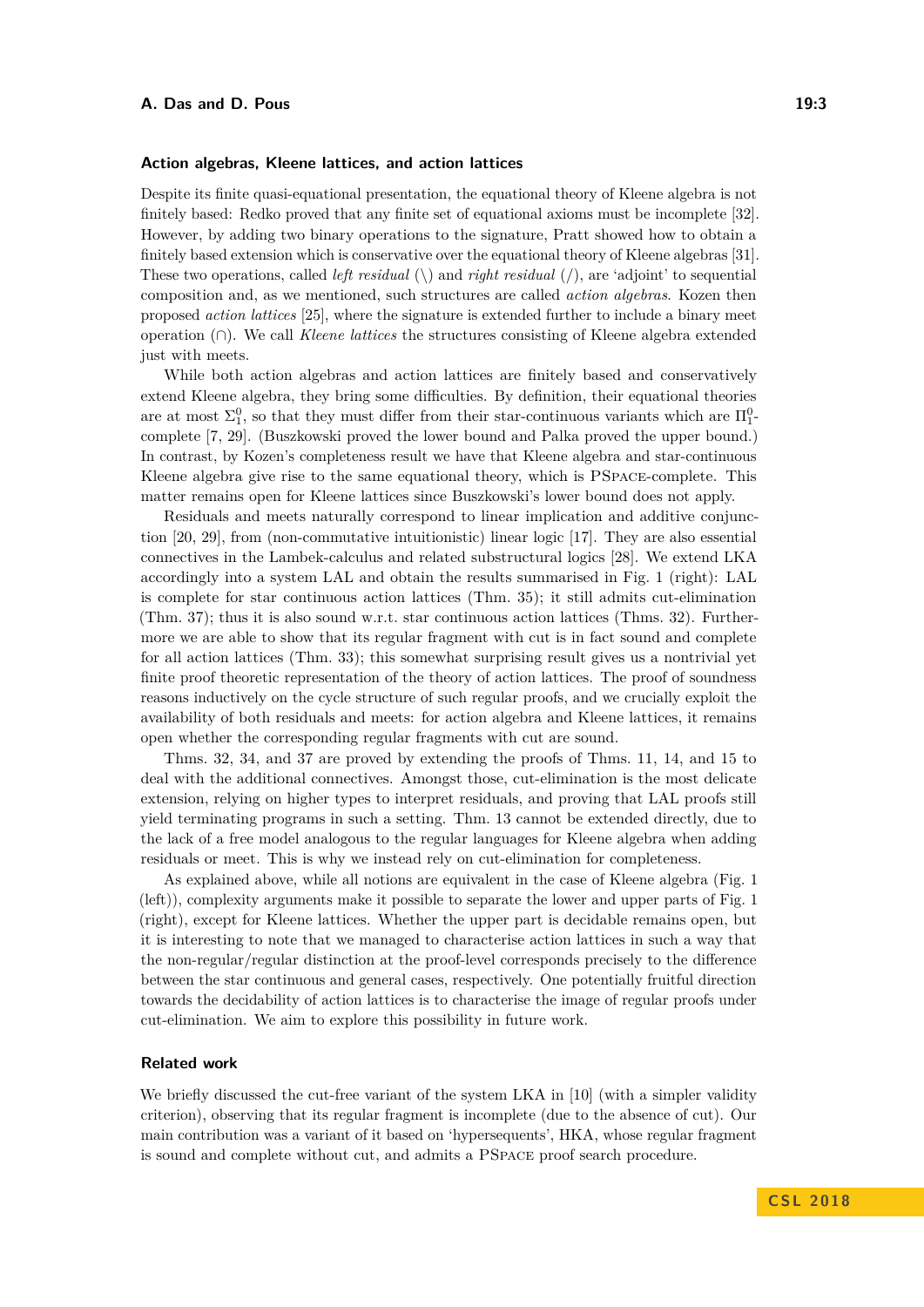#### **19:4 Non-Wellfounded Proof Theory For (Kleene+Action)(Algebras+Lattices)**

Palka proposed a sequent system for star continuous action lattices in [\[29\]](#page-17-6), for which she proved cut-elimination. Its non-star rules are precisely those of LKA, but the system is wellfounded and relies on an 'omega-rule' for Kleene star with infinitely many premisses, in the traditional school of infinitary proof theory, cf. [\[33\]](#page-17-9). Such an approach does not admit a notion of finite proof analogous to our regular proofs, corresponding to the upper parts of Fig. [1.](#page-1-0) Wurm also proposed a (finite, and thus wellfounded) sequent system for Kleene algebra [\[34\]](#page-17-10). Unfortunately his cut-admissibility theorem does not hold – see [\[10\]](#page-16-11).

The normalisation theory of *linear logic* with (least and greatest) fixed point operators has been studied in [\[14\]](#page-16-12) and, more comprehensively, in [\[13\]](#page-16-13). While the latter is a rather general framework, its exposition still differs significantly from the current work for various reasons. One immediate difference is that their setting is commutative while ours is non-commutative, and so those results are not directly applicable. A more important difference is that they do not have any atoms in their language, reasoning only on closed formulae. This is rather significant from the point of view of normalisation, since the convergence of cut-elimination becomes more complicated in presence of atoms. The argument we give in Sect. [4](#page-8-1) uses different ideas that are closely related to the language-based models of our algebras and the natural interpretation of language inclusions as programs [\[18\]](#page-16-7). A *game semantics* approach to cut-elimination for non-wellfounded proofs is given in [\[8\]](#page-16-14), though in that work only finitely many cuts in a proof are considered and so it does not seem sufficient to handle the star rules in this work.

# **2 Preliminaries on Kleene algebra and extensions**

Let *A* be a finite *alphabet*. *Regular expressions* [\[21\]](#page-16-15) are generated as follows:

$$
e, f ::= e \cdot e | e + e | e^* | 1 | 0 | a \in A
$$

Sometimes we may simply write *ef* instead of *e* · *f*. Each expression *e* generates a rational language  $\mathcal{L}(e) \subseteq A^*$ , defined in the usual way.

A *Kleene algebra* is a tuple  $(K, 0, 1, +, \cdot, \cdot^*)$  where  $(K, 0, 1, +, \cdot)$  is an idempotent semiring and where the following properties hold, where  $x \leq y$  is a shorthand for  $x + y = y$ .

<span id="page-3-1"></span>
$$
1 + xx^* \le x^* \qquad \text{if } xy \le y \text{ then } x^*y \le y \qquad \text{if } yx \le y \text{ then } yx^* \le y \qquad (1)
$$

There are several equivalent variants of this definition [\[9\]](#page-16-16). Intuitively we have that  $x^*y$ (resp.,  $yx^*$ ) is the least fixpoint of the function  $z \mapsto y + xz$  (resp.,  $z \mapsto y + zx$ ). We write KA  $\in$  *e*  $\le$  *f* if the inequality *e*  $\le$  *f* holds universally in all Kleene algebras – or, equivalently, if it is derivable from the axioms of Kleene algebra. Kozen [\[24\]](#page-16-0) and Krob [\[27\]](#page-17-0) showed that this axiomatisation is complete for language inclusions, corresponding to the right-to-left implication in the following characterisation (the other direction is routine).

<span id="page-3-0"></span>▶ **Theorem 1** ([\[24,](#page-16-0) [27\]](#page-17-0)). KA  $\models e \leq f$  *if and only if*  $\mathcal{L}(e) \leq \mathcal{L}(f)$ *.* 

A Kleene algebra is *star-continuous* if for all elements *x, y, z*, *xy*<sup>∗</sup> *z* is the least upper bound of the sequence  $(xy^{i}z)_{i\in\mathbb{N}}$ , where  $y^{0}=1$  and  $y^{i+1}=yy^{i}$ . In presence of the other laws, star-continuity is equivalent to the following condition:

$$
\forall x yzt, \ (\forall i \in \mathbb{N}, \ xy^i z \le t) \Rightarrow xy^* z \le t \ .
$$

We write  $KA^* \vDash e = f$  when the equality  $e = f$  holds in all star-continuous Kleene algebras. Formal languages form a star-continuous Kleene algebra, and so by completeness of Kleene algebra w.r.t. rational languages, we have  $KA^* \vDash e = f$  iff  $KA \vDash e = f$ ; this is the triangle on the left in Fig. [1.](#page-1-0)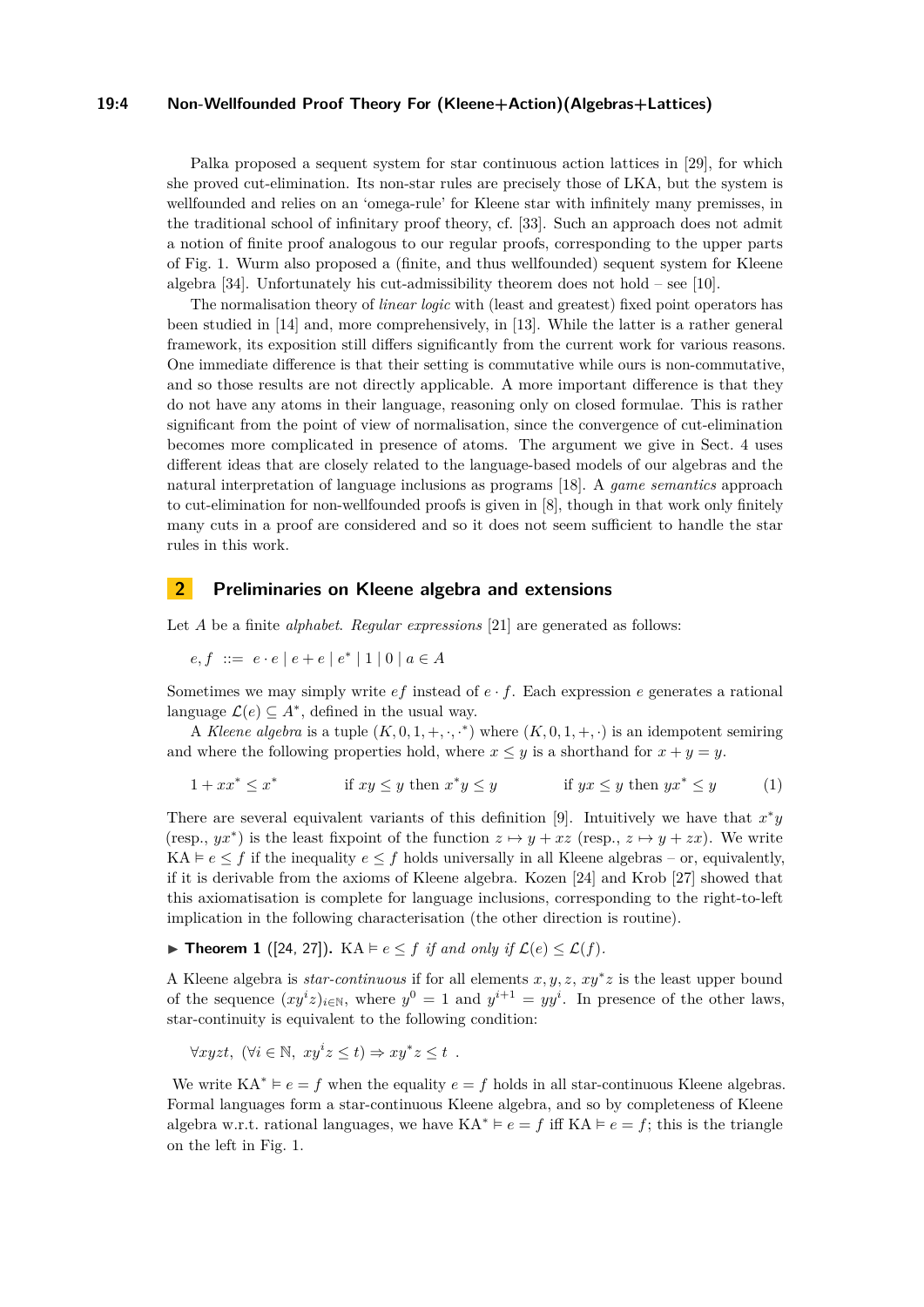<span id="page-4-0"></span>
$$
\begin{array}{ccc}\n\text{cut} \frac{\Delta \to e \quad \Gamma, e, \Sigma \to f}{\Gamma, \Delta, \Sigma \to f} & \text{id} \frac{\partial}{e \to e} & \frac{0 \cdot l}{\Gamma, 0, \Delta \to e} & \frac{1 \cdot l}{\Gamma, 1, \Delta \to e} & \frac{1 \cdot r}{\to 1} \\
\frac{\Gamma, e, f, \Delta \to g}{\Gamma, e \cdot f, \Delta \to g} & \text{Hence} & \frac{\Gamma, e, \Delta \to g \quad \Gamma, f, \Delta \to g}{\Gamma, e + f, \Delta \to g} & \text{and} & \frac{\Gamma, \Delta \to f \quad \Gamma, e, e^*, \Delta \to f}{\Gamma, e^*, \Delta \to f} \\
\frac{\Gamma \to e \quad \Delta \to f}{\Gamma, \Delta \to e \cdot f} & \text{Hence} & \frac{\Gamma \to e_i}{\Gamma \to e_1 + e_2} & i \in \{1, 2\} & \text{and} & \frac{\Gamma \to e \quad \Delta \to e^*}{\Gamma, \Delta \to e^*} & \frac{\Gamma \to e \quad \Delta \to e^*}{\Gamma, \Delta \to e^*}\n\end{array}
$$

**Figure 2** The rules of LKA.

An *action lattice* is a Kleene algebra with three additional binary operations, left and right *residuals*  $(\cdot, \cdot)$ , and *meet*  $(\cap)$  defined by the following equivalences:

∀*xyz, y* ≤ *x*\*z* ⇔ *xy* ≤ *z* ⇔ *x* ≤ *z/y* and ∀*xyz, z* ≤ *x* ∩ *y* ⇔ *z* ≤ *x* ∧ *z* ≤ *y*

An *action algebra* is a Kleene algebra with residuals, a *Kleene lattice* is a Kleene algebra with meets. We extend regular expressions accordingly, writing  $AL \vDash e \leq f$  when the inequation *e* ≤ *f* holds in all action lattices, and  $AL^* \vDash e ≤ f$  when it holds in all star continuous action lattices. Note that while rational languages are closed under residuals and intersection, thus forming an action lattice, they are not the 'free' one: Thm. [1](#page-3-0) fails. The equational theories generated by all action lattices and by the star-continuous ones actually differ, cf. [\[7,](#page-16-8) [29\]](#page-17-6).

# **3 The sequent system LKA**

A *sequent* is an expression  $\Gamma \to e$ , where  $\Gamma$  is a list of regular expressions and *e* is a regular expression. For such a sequent we refer to Γ as the *antecedent* and *e* as the *succedent*, or simply the 'left' and 'right' hand sides, respectively. We say that a sequent  $e_1, \ldots, e_n \to e$  is *valid* if  $KA^* \vDash e_1 \cdot \cdots \cdot e_n \leq e$ . I.e., the comma is interpreted as sequential composition, and the sequent arrow as inclusion. We may refer to expressions as 'formulae' when it is more natural from a proof theoretic perspective, e.g. 'subformula' or 'principal formula'.

The rules of LKA are given in Fig. [2.](#page-4-0) We call LKA<sup>−</sup> the subset of LKA where the *cut* rule is omitted (which corresponds to the system called LKA in [\[10\]](#page-16-11)). Leaving the ∗-rules aside, these rules are those of the non-commutative variant of intuitionistic linear logic [\[17\]](#page-16-10), restricted to the following connectives: multiplicative conjunction  $(\cdot)$ , additive disjunction (+) and additive falsity (0) (for which there is no right rule). The rules for Kleene star can be understood as those arising from the characterisation of  $e^*$  as a fixed point:  $e^* = \mu x.(1 + e x)$ . In contrast, Palka [\[29\]](#page-17-6) follows the alternative interpretation of Kleene star as an infinite sum,  $e^* = \sum_i e^i$ , whence her left rule for Kleene star with infinitely many premisses, and the infinitely many right rules she uses for this operation.

As previously mentioned, we consider infinitely deep proofs, so it is necessary to impose a validity criterion to ensure that derivations remain sound.

<span id="page-4-1"></span>► **Definition 2.** A (binary, possibly infinite) *tree* is a prefix-closed subset of  $\{0, 1\}^*$ , which we view with the root,  $\varepsilon$ , at the bottom; elements of  $\{0,1\}^*$  are called *nodes*. A *preproof* is a labelling  $\pi$  of a tree by sequents such that, for every node *v* with children  $v_1, \ldots v_n$  $(n = 0, 1, 2)$ , the expression  $\frac{\pi(v_1) \cdots \pi(v_n)}{\pi(v_n)}$  $\frac{m(v, v)}{\pi(v)}$  is an instance of an LKA rule. Given a node *v* in a preproof  $\pi$ , we write  $\pi_v$  for the sub-preproof rooted at *v*, defined by  $\pi_v(w) = \pi(vw)$ . A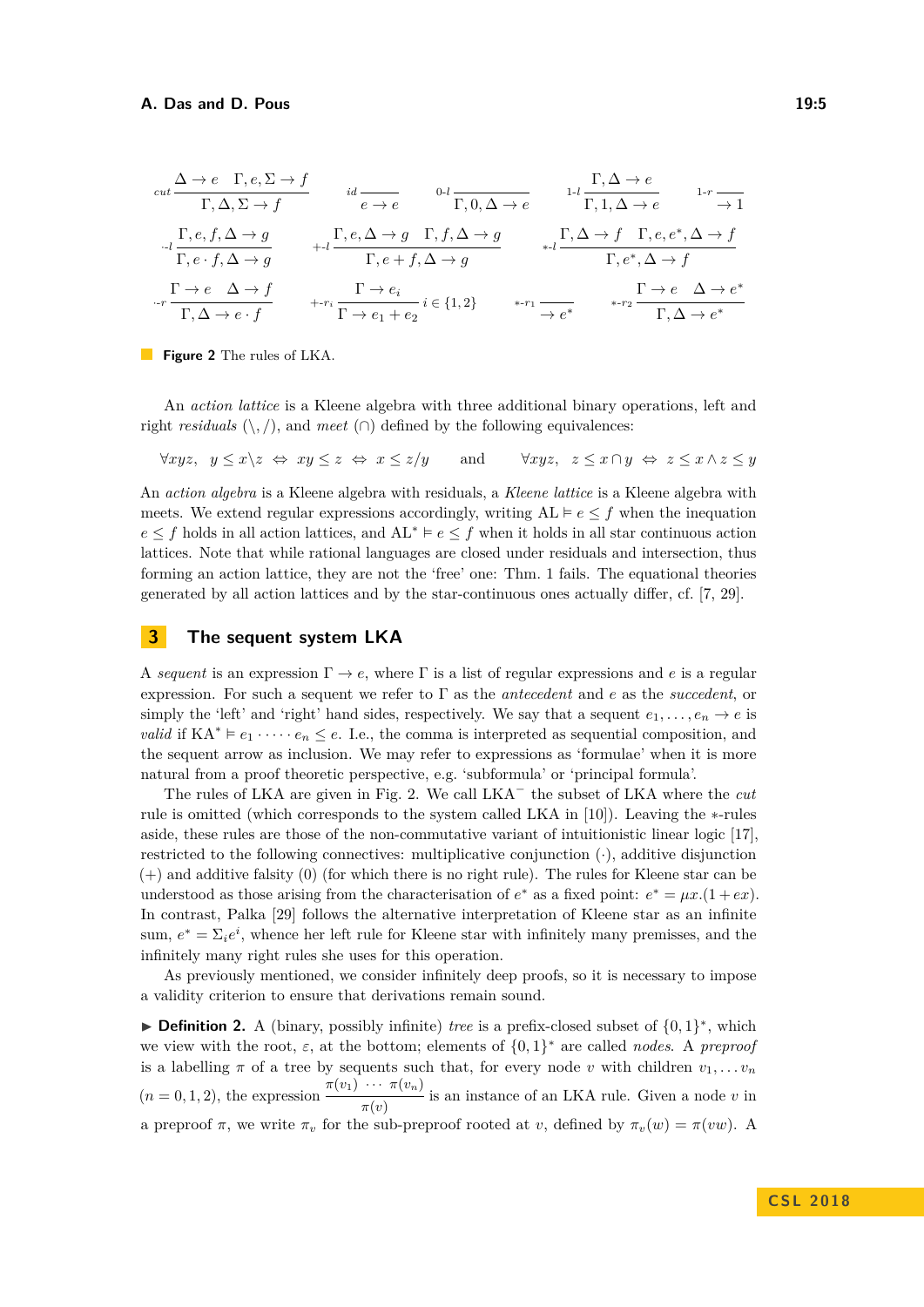## **19:6 Non-Wellfounded Proof Theory For (Kleene+Action)(Algebras+Lattices)**

preproof is *regular* if it has finitely many distinct subtrees, i.e. it can be expressed as the infinite unfolding of a finite graph. A preproof is *cut-free* if it does not use the *cut*-rule.

We will use standard proof theoretic terminology about *principal formulas* and *ancestry* in proofs, e.g. from [\[6\]](#page-16-17). (see [\[11,](#page-16-18) App. A] for further details). The notion of validity below is similar to [\[13\]](#page-16-13), adapted to our setting.

▶ **Definition 3.** A *thread* is a maximal path through the graph of (immediate) ancestry in a preproof. By definition it must start at a conclusion formula or at a cut formula and it only goes upwards. A thread is *valid* if it is principal for a ∗-*l* step infinitely often. A preproof is *valid* if every infinite branch eventually has a valid thread. A *proof* is a valid preproof. We write LKA  $\vdash^{\infty} \Gamma \to e$  if the sequent  $\Gamma \to e$  admits a proof, LKA  $\vdash^{\omega} \Gamma \to e$  if it admits a regular proof, and  $LKA^- \nightharpoonup^{\infty} \Gamma \rightarrow e$  if it admits a cut-free proof.

Notice that every valid thread eventually follows a unique (star) formula, by the subformula property. Let us consider some examples of (pre)proofs. In all cases, we will use the symbol • to indicate circularities (i.e. to identify roots of the same subtree), colours to mark some of the threads, and double lines to denote finite derivations.

<span id="page-5-1"></span>**Example 4.** Here is a regular and cut-free proof of  $(b+c)^* \rightarrow (c+b)^*$ :

$$
\begin{array}{cccc}\n & \vdots & \vdots & \vdots \\
 & \ast \cdot r_1 & \xrightarrow{\ast} (c+b)^* & \ast \cdot r_2 & \xrightarrow{b+c \to c+b} & \ast \cdot l \ (b+c)^* \to (c+b)^* \\
 & \ast \cdot l & \xrightarrow{(b+c)^* \to (c+b)^*} & \bullet & \xrightarrow{(b+c)^* \to (c+b)^*} & \bullet\n\end{array}
$$

► **Example 5** (Atomicity of identity). As in many common sequent systems, initial identity steps can be reduced to atomic form, although for this we crucially rely on access to nonwellfounded (yet regular) proofs. As usual, we proceed by induction on the size of an identity step, whence the crucial case is for the Kleene star,

$$
\begin{array}{ccc}\n & \overrightarrow{IH} & \vdots \\
 & \downarrow \downarrow \downarrow & \\
\ast \cdot r_1 \xrightarrow{\rightarrow} e^* & \ast \cdot r_2 \xrightarrow{e \rightarrow e^* e^* + e^*} e^* \\
 & \downarrow \downarrow & \\
 & e^* \rightarrow e^* & \\
\end{array}
$$

where the derivation marked *IH* is obtained by the inductive hypothesis.

Note that while LKA<sup>−</sup> satisfies the subformula property, the size and number of sequents occurring in a cut-free proof is not a priori bounded, due to the ∗-*l* rule:

<span id="page-5-0"></span>**Example 6** (A non-regular proof). The only cut-free proof of the sequent  $a, a^* \rightarrow a^*a$  is the one on the left below:

$$
\frac{\frac{1}{a+a^*a} \quad \stackrel{a}{\longrightarrow} \frac{1}{a,a \rightarrow a^*a} \quad \stackrel{a}{\longrightarrow} \frac{1}{a,a,a,a^* \rightarrow a^*a}}{a,a^* \rightarrow a^*a} \qquad \qquad \frac{\frac{1}{a+a^*a} \quad \stackrel{a}{\longrightarrow} \frac{1}{a^*a \rightarrow a^*a} \quad \stackrel{a}{\longrightarrow} \frac{1}{a,a^* \rightarrow a^*a} \quad \frac{1}{a,a^* \rightarrow a^*a} \quad \frac{1}{a,a^* \rightarrow a^*a} \quad \frac{1}{a,a^* \rightarrow a^*a} \quad \frac{1}{a,a^* \rightarrow a^*a} \quad \frac{1}{a,a^* \rightarrow a^*a} \quad \frac{1}{a,a^* \rightarrow a^*a} \quad \frac{1}{a,a^* \rightarrow a^*a} \quad \frac{1}{a,a^* \rightarrow a^*a} \quad \frac{1}{a,a^* \rightarrow a^*a} \quad \frac{1}{a,a^* \rightarrow a^*a} \quad \frac{1}{a,a^* \rightarrow a^*a} \quad \frac{1}{a,a^* \rightarrow a^*a} \quad \frac{1}{a,a^* \rightarrow a^*a} \quad \frac{1}{a,a^* \rightarrow a^*a} \quad \frac{1}{a,a^* \rightarrow a^*a} \quad \frac{1}{a,a^* \rightarrow a^*a} \quad \frac{1}{a,a^* \rightarrow a^*a} \quad \frac{1}{a,a^* \rightarrow a^*a} \quad \frac{1}{a,a^* \rightarrow a^*a} \quad \frac{1}{a,a^* \rightarrow a^*a} \quad \frac{1}{a,a^* \rightarrow a^*a} \quad \frac{1}{a,a^* \rightarrow a^*a} \quad \frac{1}{a,a^* \rightarrow a^*a} \quad \frac{1}{a,a^* \rightarrow a^*a} \quad \frac{1}{a,a^* \rightarrow a^*a} \quad \frac{1}{a,a^* \rightarrow a^*a} \quad \frac{1}{a,a^* \rightarrow a^*a} \quad \frac{1}{a,a^* \rightarrow a^*a} \quad \frac{1}{a,a^* \rightarrow a^*a} \quad \frac{1}{a,a^* \rightarrow a^*a} \quad \frac{1}{a,a^* \rightarrow a^*a} \quad \frac{1}{a,a^* \rightarrow a^*a} \quad \frac{1}{a,a^* \rightarrow a^*a} \quad \frac{1}{a,a^* \rightarrow a
$$

This proof contains all sequents of the form  $a, \ldots, a, a^* \to a^*a$ , whence non-regularity. A regular proof with cuts is given on the right above; see [\[10\]](#page-16-11) for more details on the lack of regularity in LKA<sup>−</sup> and how to recover regularity in a cut-free setting, using 'hypersequents'.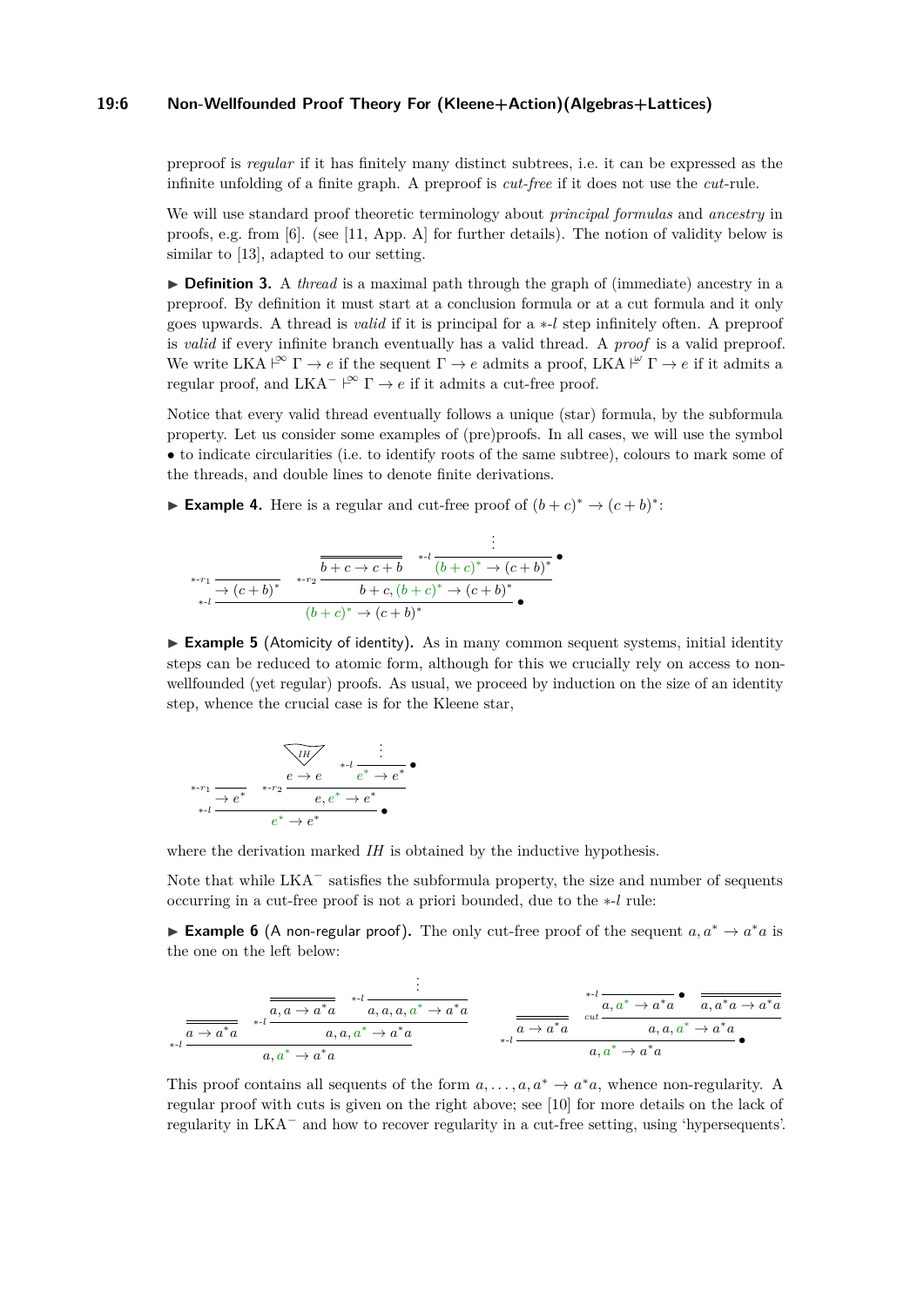#### **A. Das and D. Pous 19:7**

<span id="page-6-0"></span>► **Example 7** (Two invalid preproofs). The following preproofs are not valid; they derive invalid sequents.

1-*r* → 1 *. . .* <sup>∗</sup>-*r*<sup>2</sup> • *a* → 1 ∗ <sup>∗</sup>-*r*<sup>2</sup> • *a* → 1 <sup>∗</sup> → *b* ∗ *id a* → *a id a* <sup>∗</sup> → *a* ∗ ∗-*r*2 *a, a* <sup>∗</sup> → *a* ∗ *. . .* <sup>∗</sup>-*<sup>l</sup>* • *a* <sup>∗</sup> → *b* ∗ *cut a, a* <sup>∗</sup> → *b* ∗ <sup>∗</sup>-*<sup>l</sup>* • *a* <sup>∗</sup> → *b* ∗

The left preproof is cut-free and infinite; since it does not contain any ∗-*l*-rule, it cannot be valid. On the right the principal formula of the ∗-*l*-rule is the cut formula of the *cut*-rule so that the only infinite thread is the one along the occurrences of  $b^*$ , and this formula is never principal for a ∗-*l* step.

The notion of validity we use here actually generalises the notion of *fairness* we used in [\[10\]](#page-16-11), where we were working only with cut-free preproofs:

I **Proposition 8.** *A cut-free preproof is valid if and only if it is* fair *for* ∗*-l, i.e. every infinite branch contains infinitely many occurrences of* ∗*-l.*

**Proof sketch.** The left-right implication is immediate. Conversely, every infinite path in a fair cut-free preproof has infinitely many ∗-*l* steps, but there are only finitely many possible principal formulae by the subformula property. One can thus extract a valid thread. J

An alternative criterion for cut-free preproofs is obtained as follows:

<span id="page-6-1"></span>I **Proposition 9.** *A cut-free preproof is valid if and only if it has no infinite branch with a tail of only* ∗*-r*2*-steps.*

**Proof.** Define the 'weight' of a sequent to be the multiset of its formulae, ordered by the subformula relation. This measure strictly decreases when reading  $LKA<sup>-</sup>$  rules bottom-up, except for the right premisses of rules ∗-*l* and ∗-*r*2; for the latter, it either remains unchanged (when Γ is empty) or it strictly decreases. Thus every infinite branch of a cut-free preproof either contains infinitely many ∗-*l* steps, or eventually contains only ∗-r<sub>2</sub> steps.  $\blacksquare$ 

Observe that the proof on the left in Ex. [7](#page-6-0) does not satisfy this condition.

The cut-free system LKA<sup>−</sup> is sound and complete for Kleene algebras. Thanks to the completeness theorem for Kleene algebras, Thm. [1,](#page-3-0) it suffices to prove soundness with respect to star-continuous Kleene algebra. We first prove the following lemma:

<span id="page-6-2"></span>► Lemma 10. *If* LKA<sup>-</sup>  $\vdash^{\infty} \Gamma, e^*, \Delta \to f$  then, for each  $n \in \mathbb{N}$ , LKA<sup>-</sup>  $\vdash^{\infty} \Gamma, e^n, \Delta \to f$ .

**Proof.** We define appropriate preproofs from by induction on *n*. Replace every direct ancestor of  $e^*$  by  $e^n$ , adjusting origins as follows,

$$
\xrightarrow{\Gamma, \Delta \to f \quad \Gamma, e, e^*, \Delta \to f} \qquad \mapsto \qquad \xrightarrow{1-l} \xrightarrow{\Gamma, \Delta \to f} \quad \text{or} \quad \xrightarrow{-l} \xrightarrow{\Gamma, e, e^{n-1}, \Delta \to f} \xrightarrow{\Gamma, e^*, \Delta \to f}
$$

when  $n = 0$  or  $n > 0$ , respectively. In the latter case we appeal to the inductive hypothesis.

Notice that, on branches where  $e^*$  is never principal, this is simply a substitution of  $e^n$ for  $e^*$  everywhere along the branch. The preproof resulting from this entire construction is fair since every infinite branch will share a tail with the proof we began with.

We can now prove soundness w.r.t. star continuous Kleene algebra: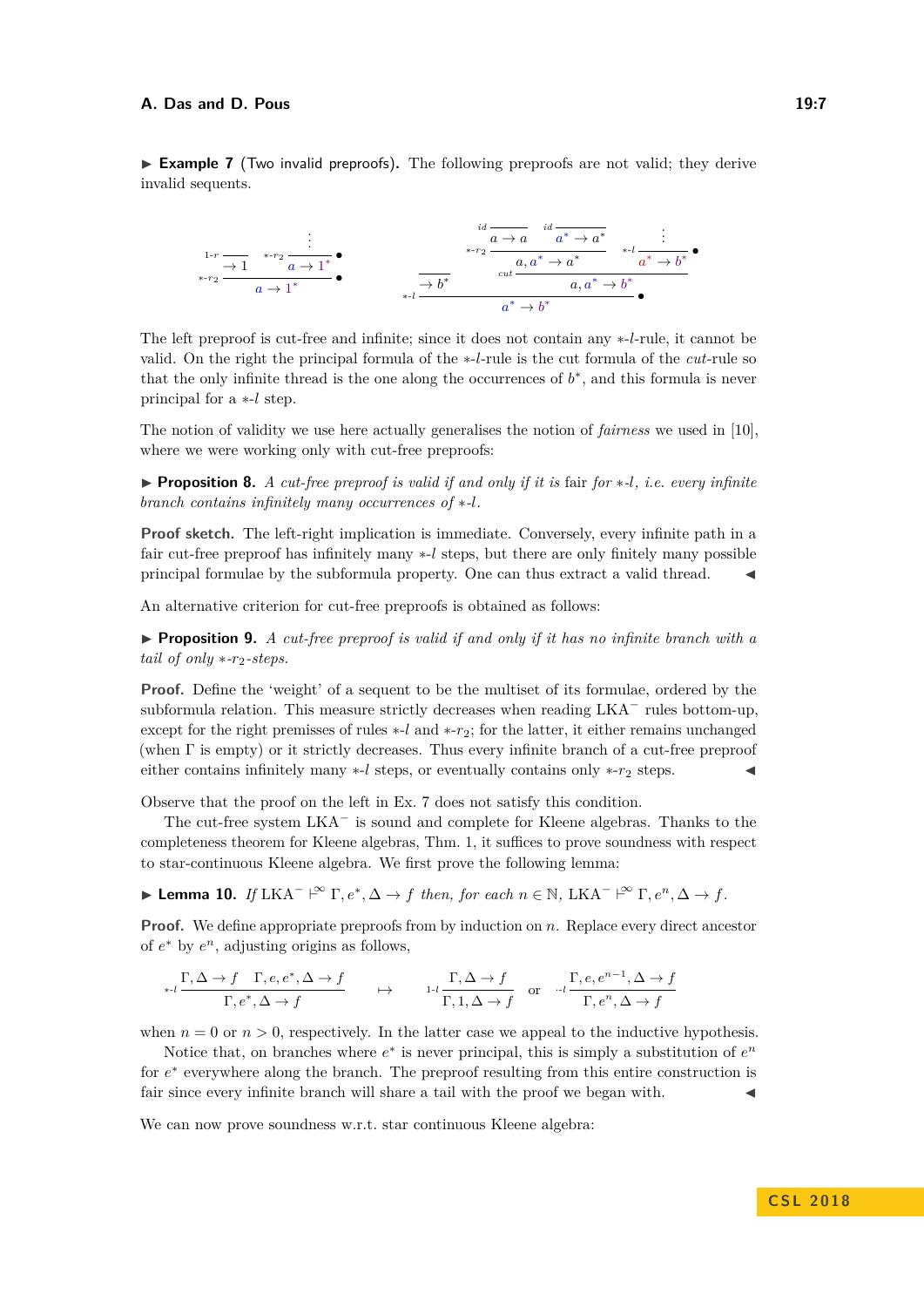#### **19:8 Non-Wellfounded Proof Theory For (Kleene+Action)(Algebras+Lattices)**

<span id="page-7-2"></span>▶ Theorem 11 (Soundness). *If* LKA<sup>-</sup>  $\upharpoonright^{\infty} e_1, \ldots, e_n \to e$ , then KA<sup>\*</sup>  $\models e_1 \cdots \cdots e_n ≤ e$ .

**Proof.** First observe that every rule of LKA is sound: if its premisses are valid then so is its conclusion. Let  $\pi$  be an LKA<sup>-</sup> proof of  $\Sigma \to f$ . We proceed by structural induction on the multiset of formulae in its conclusion, via case analysis on the last rule. For all but two cases, we just use soundness of the rule and the induction hypotheses. The first remaining case is ∗-*r*2, where we must appeal to a sub-induction since the measure does not always strictly decrease in the right premiss (Prop. [9\)](#page-6-1). The last case is  $*$ -*l*, where  $\Sigma = \Gamma, e^*, \Delta$ . By Lem. [10,](#page-6-2) *π* can be transformed into proofs  $\pi_n$  of  $\Gamma, f^n, \Delta \to f$  for each  $n \in \mathbb{N}$ . Each  $\pi_n$  derives a sequent whose weight is strictly smaller than that of  $\Sigma \to f$ , which is thus valid by the inductive hypothesis. Finally, this means that  $\Gamma, f^*, \Delta \to g$  is valid, by star-continuity.

For completeness of LKA<sup>−</sup>, we can get a direct proof by starting from the free model of rational languages (Fig. [1\)](#page-1-0). This strategy is no longer possible for Kleene lattices, action algebras and action lattices, for which we will need to go through cut-elimination. We first prove completeness for sequents whose antecedent is a word:

<span id="page-7-3"></span>**Lemma 12.** If  $a_1 \ldots a_n$  is a word in  $\mathcal{L}(e)$  for some expression e, then there is a finite *proof of the sequent*  $a_1, \ldots, a_n \rightarrow e$  *using only right logical rules.* 

**Proof.** By a straightforward induction on *e*.

<span id="page-7-1"></span>▶ Theorem 13 (Completeness). *If*  $\mathcal{L}(e_1 \cdot \cdots \cdot e_n) \subseteq \mathcal{L}(e)$  *then* LKA<sup>-</sup>  $\vdash^{\infty} e_1, \ldots, e_n \to e$ .

**Proof.** This is proved like in [\[10\]](#page-16-11) for HKA: all left rules of LKA<sup>−</sup> are invertible so that they can be applied greedily; doing so, one obtains an infinite tree whose leaves are sequents of the shape  $a_1, \ldots, a_k \to e$ , with  $k \geq 0$ , where  $a_1 \ldots a_k$  is a word in  $\mathcal{L}(e_1 \cdots e_n)$  and thus in  $\mathcal{L}(e)$  by assumption. Those leaves can be replaced by finite derivations using by Lem. [12.](#page-7-3) Notice, that we obtain fairness, since any infinite branch of only left rules must contain ∗-*l* infinitely often.

The previous proof builds infinite and non-regular derivations whenever the language of the starting antecedent is infinite. For instance, it would yield the proof given on the left in Ex. [6.](#page-5-0) By using a different technique, we show in the following theorem, that we can get regular proofs if we allow the cut-rule.

<span id="page-7-0"></span>**IF Theorem 14** (Regular completeness). *If*  $KA \models e \leq f$  *then*  $LKA \not\vdash^{\omega} e \rightarrow f$ .

**Proof.** We prove the statement for equalities. Consider the relation  $\equiv$  defined by  $e \equiv f$  if LKA  $\stackrel{\omega}{\vdash}$   $e \to f$  and LKA  $\stackrel{\omega}{\vdash} f \to e$ . This relation is an equivalence on regular expressions thanks to the cut rule, and it is easily shown to be preserved by all contexts (i.e. it is a congruence). Also remark that we have  $e + f \equiv f$  iff LKA  $\stackrel{\omega}{\vdash} e \to f$ , thanks to the cut-rule and the rules about sum. It then suffices to show that regular expressions quotiented by  $\equiv$  form a Kleene algebra. The (in)equational axioms defining KA can be proved by finite derivations. The only difficulty is in dealing with the two implications from the definition of Kleene algebra [\(1\)](#page-3-1). We implement them as follows:

*id f* → *f . . .* <sup>∗</sup>-*<sup>l</sup>* • *e* ∗ *, f* → *f IH e, f* → *f cut e, e* ∗ *, f* → *f* <sup>∗</sup>-*<sup>l</sup>* • *e* ∗ *, f* → *f id f* → *f IH f, e* → *f . . .* <sup>∗</sup>-*<sup>l</sup>* • *f, e* <sup>∗</sup> → *f cut f, e, e* <sup>∗</sup> → *f* <sup>∗</sup>-*<sup>l</sup>* • *f, e* <sup>∗</sup> → *f*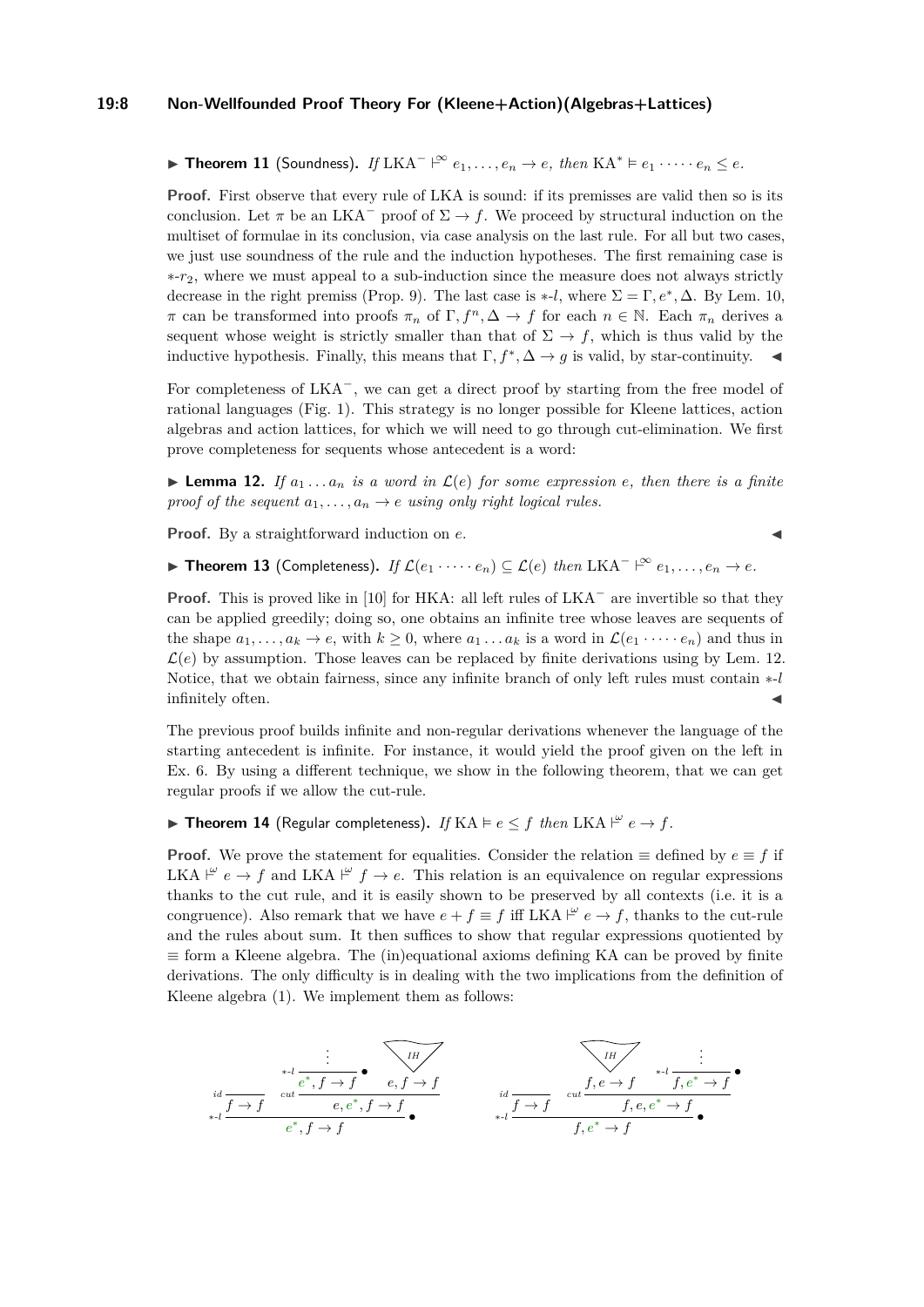where the derivations marked *IH* are obtained from the inductive hypothesis. The preproofs we construct in this way are valid and regular, by inspection. In particular, the only infinite branch not in *IH* in the above derivations has a valid thread on  $e^*$ , coloured in green.

Note the asymmetry when we interpret the two implications: the premisses of the cut rule are swapped when we move from one to the other. This asymmetry comes from the fact that we have a single left rule for Kleene star, which unfolds the star from the left.

# <span id="page-8-1"></span>**4 Cut-elimination for LKA**

This section is devoted to proving the following cut-elimination theorem.

<span id="page-8-0"></span>► **Theorem 15.** *If* LKA  $\vdash^{\infty} \Gamma \rightarrow e$  *then* LKA<sup>-</sup>  $\vdash^{\infty} \Gamma \rightarrow e$ *.* 

Combined with Thm. [11,](#page-7-2) it establishes the soundness of our criterion for proofs with cuts. This serves as a 'warm-up' for the analogous result for the extended system (Sect. [6\)](#page-13-2), which is obtained using the same template.

We show that proofs can be considered as certain *transducers*, transforming *parse-trees* of input words of languages computed by terms. We design them so that a given computation only explores a finite prefix of the proof, which we call the *head*. We then prove that cutreductions, restricted to the head of a proof, preserve these computations, always terminate, and eventually produce some non-cut rules. We can then repeatedly apply this procedure to remove all cuts from an infinite proof, in a productive way.

## **4.1 Programs from proofs**

We first define programs and their reduction semantics, based on which we prove cut-elimination, in Sect. [4.2.](#page-10-0) We fix in this section a (valid) LKA proof  $\pi$  and we let  $\nu$  range over its nodes, which we recall are elements of  $\{0,1\}^*$ , cf. Dfn. [2.](#page-4-1)

<span id="page-8-2"></span> $\triangleright$  **Definition 16** (Programs). *Programs* are defined by the following syntax, where *x* ranges over a countable set of *variables*, and *i* ranges over {1*,* 2}.

 $M, N ::= x | * | \langle M, N \rangle | \text{in}_i M | [] | M :: N | v | \vec{M} |$ 

Intuitively, programs compute parse-trees for words belonging to the language of an expression. Given a node *v* of  $\pi$  such that  $\pi(v) = \Gamma \to e$ , the last entry corresponds to the application of the subproof  $\pi_v$ , rooted at *v*, to a list  $\vec{M}$  of programs for the antecedent (Γ); it should eventually return a parse-tree for the succedent (*e*). This is formalised using the following notion of types.

 $\triangleright$  **Definition 17** (Typing environment). A *typing environment*, written E, is a list of pairs of variables and expressions (written *x* : *e*), together with a finite antichain of nodes: for any two nodes *v* and *w* in the antichain, *v* is not a prefix of *w*. We write  $E, F$  for the concatenation of two typing environments, which is defined only when this antichain condition on nodes is preserved.

Intuitively, typing environments keep track of which variables and proof nodes are used in a program, to impose linearity constraints; these constraints become crucial when we add residuals and meets, in Sect. [5.](#page-12-2)

 $\triangleright$  **Definition 18** (Types). A program *M* has type *e* in an environment *E*, written  $E \vdash M : e$ if this judgement can be derived from the rules in Fig. [3.](#page-9-0)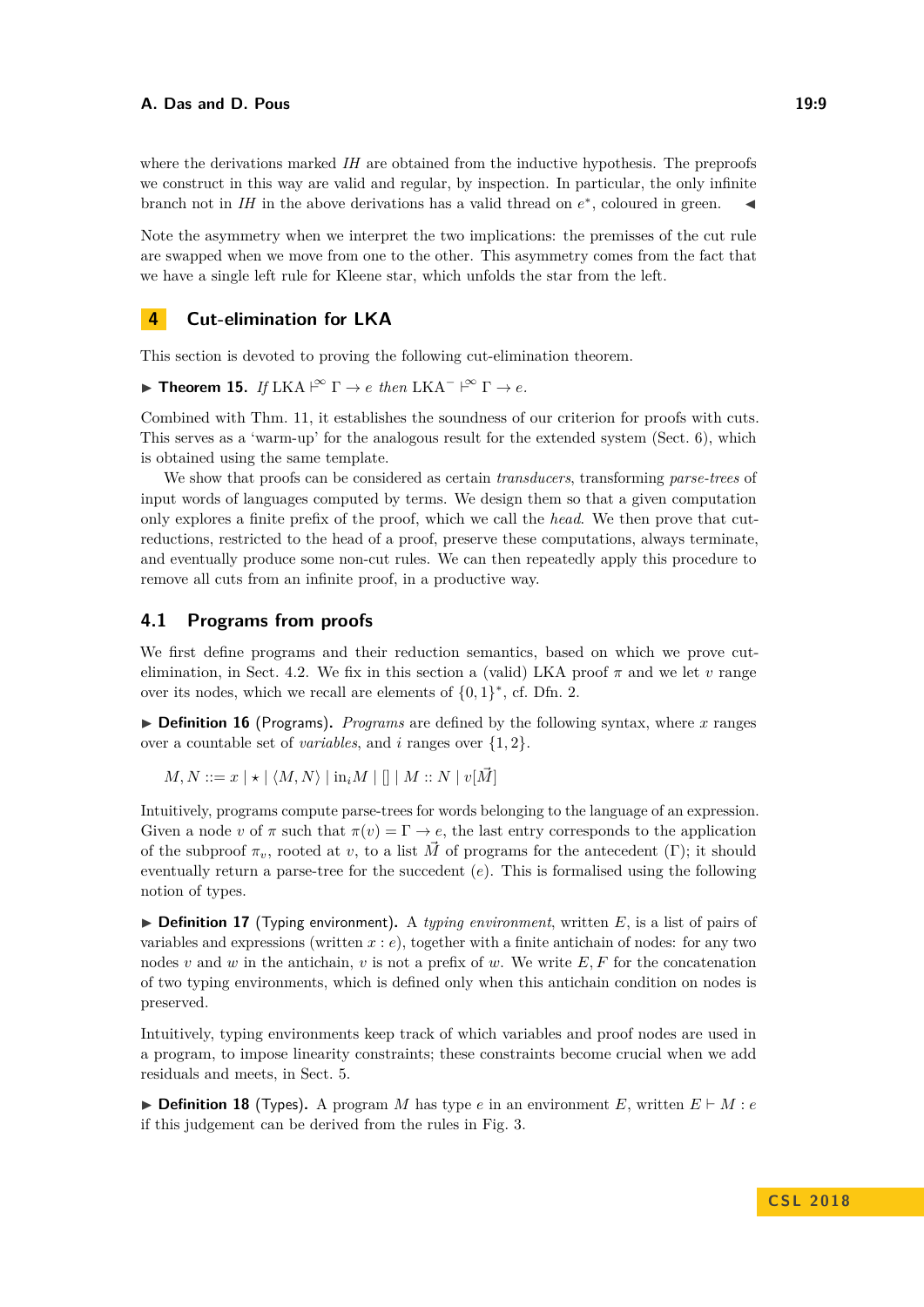<span id="page-9-0"></span>
$$
\frac{E \vdash M : e \qquad F \vdash N : f}{E, F \vdash \langle M, N \rangle : e f} \qquad \frac{E \vdash M : e_i}{E \vdash \text{in}_i M : e_1 + e_2} \qquad \overline{\vdash} \text{ } \text{ } \mid : e^*}
$$
\n
$$
\frac{E \vdash M : e \qquad E' \vdash N : e^*}{E, E' \vdash M : N : e^*} \qquad \qquad \frac{\forall i, E_i \vdash M_i : e_i \qquad \pi(v) = e_1, \dots, e_n \to f}{v, E_1, \dots, E_n \vdash v[\vec{M}] : f}
$$

**Figure 3** Typing rules for programs.

**Example 19.** With the proof from Ex. [4,](#page-5-1) letting  $\varepsilon$  denote the root node, we have:

 $\varepsilon, x : b, y : c \vdash \varepsilon[\text{in}_0 x :: \text{in}_1 y :: []] : (c + b)^*$  $\varepsilon, z : b + c, z' : b + c, q : (b + c)^* \vdash \varepsilon[z :: z' :: q] : (c + b)^*$ 

▶ **Observation 20.** *Let*  $x_1, \ldots, x_n$  *be variables. We have*  $a_1 \ldots a_n \in \mathcal{L}(e)$  *iff there exists a program M* such that  $x_1 : a_1, \ldots, x_n : a_n \vdash M : e$ . This (unused) observation has no *counterpart when considering extensions of Kleene algebra, where there is no longer an appropriate notion of 'language' for expressions that constitutes a free model.*

<span id="page-9-2"></span> $\triangleright$  **Definition 21** (Reduction). *Reduction*, written  $\rightsquigarrow$ , is the closure under all contexts of the following rules defined by case analysis on the last step of the subproof  $\pi_v$  rooted at *v*. These rules are written concisely for lack of space; in each case, *v*0 and *v*1 are the nodes of the premisses, when they exist. We moreover assume that the sizes of the vectors match those that arise from the various rules. See [\[11,](#page-16-18) App. B] for an extensive definition.

*id* :  $v[M] \rightsquigarrow M$ <br> *cut* :  $v[\vec{M}, \vec{N}, \vec{P}] \rightsquigarrow v1[\vec{M}, v0[\vec{N}], \vec{P}]$ <br>
1-*t* :  $v[\vec{M}, \star, \vec{N}] \rightsquigarrow v0[\vec{M}, \vec{N}]$ <br>
1-*r* :  $v[] \rightsquigarrow \star$  $\begin{aligned} 1\hbox{-} l &: v[\vec{M},\star,\vec{N}] \leadsto v0[\vec{M},\vec{N}] \\ \hbox{-} l &: v[\vec{M},\langle M,N\rangle,\vec{N}] \leadsto v0[\vec{M},M,N,\vec{N}] \end{aligned} \qquad \begin{aligned} 1\hbox{-} r &: v[] \leadsto \star \\ \hbox{-} r &: v[\vec{M},\vec{N}] \leadsto \langle v0[\vec{M}],v1[\vec{N}] \rangle \end{aligned}$  $\cdot$ *-l* :  $v[\vec{M}, \langle M, N \rangle, \vec{N}] \rightsquigarrow v0[\vec{M}, M, N, \vec{N}]$  $+ -l : v[\vec{M}, \text{in}_i M, \vec{N}] \rightsquigarrow v i[\vec{M}, M, \vec{N}]$  +- $r_i : v[\vec{M}] \rightsquigarrow \text{in}_i(v0[\vec{M}])$  $*$ - $l : v[\vec{M},[],\vec{N}] \rightsquigarrow v0[\vec{M}, \vec{N}]$  and  $*$ - $r_1 : v[] \rightsquigarrow []$  $v[\vec{M}, M::N, \vec{N}] \rightsquigarrow v1[\vec{M}, M, N, \vec{N}] \longrightarrow *r_2 : v[\vec{M}, \vec{N}] \rightsquigarrow v0[\vec{M}] :: v1[\vec{N}]$ 

When useful we write, say,  $\sim_{\text{cut}}$  to indicate a reduction according to the *cut* rule above.

<span id="page-9-1"></span> $\triangleright$  **Example 22.** Continuing with the proof from Ex. [4](#page-5-1) we have the following complete reductions. The second program still contains calls to proofs in the end because the inputs were under-specified.

| $\varepsilon$ [in <sub>0</sub> $x::$ in <sub>1</sub> $y::$ ]]       |                                                 |
|---------------------------------------------------------------------|-------------------------------------------------|
| $\rightarrow 1$ [in <sub>0</sub> x, in <sub>1</sub> y :: []]        | $\epsilon[z::z':q]$                             |
| $\rightarrow 10$ [in <sub>0</sub> x] :: 11[in <sub>1</sub> y :: []] | $\rightsquigarrow$ 1[z, z' :: q]                |
| $\rightarrow 100[x] :: 11[\text{in}_1 y :: []]$                     | → $10[z] :: 11[z' :: q]$                        |
| $\rightarrow \text{in}_1 x :: 11[\text{in}_1 y :: []]$              |                                                 |
| $\rightarrow \text{in}_1 x :: 111[\text{in}_1 y, []]$               | → $10[z] :: 111[z', q]$                         |
| $\rightarrow \text{in}_1 x :: 1110[\text{in}_1 y] :: 1111[[$        | $\rightsquigarrow 10[z] :: 1110[z'] :: 1111[q]$ |
| $\rightsquigarrow^4$ in <sub>1</sub> x :: in <sub>0</sub> y :: []   |                                                 |

As one might expect, we have subject reduction. We need the following notion of *extension* to state it properly.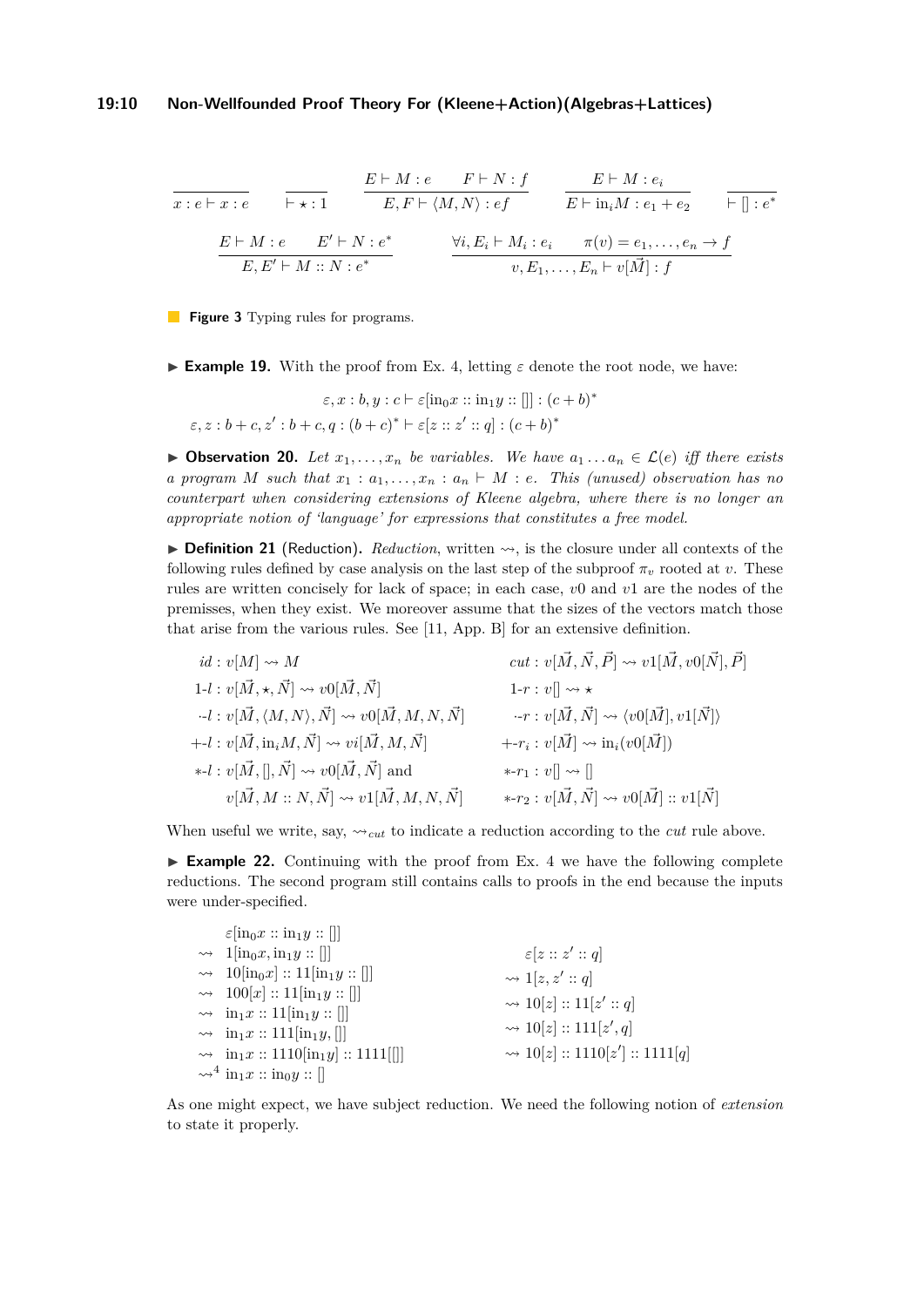<span id="page-10-3"></span> $\blacktriangleright$  **Definition 23** (Extension). Given two typing environments  $E, E'$ , we say that  $E'$  extends  $E$  if  $E$  and  $E'$  coincide after removing all nodes, and if all nodes in  $E'$  are either already in *E*, or are immediate successors of some nodes in *E*.

<span id="page-10-1"></span>**Proposition 24** (Subject reduction). If  $E \vdash M : e$  and  $M \rightsquigarrow M'$ , then  $E' \vdash M' : e$  for some environment  $E'$  extending  $E$ .

For instance, along the reductions on the left in Ex. [22,](#page-9-1) the antichain part of the typing environment evolves as follows: {*ε*}*,* {1}*,* {10*,* 11}*,* {100*,* 11}*,* {11}*,* {111}*,* {1110*,* 1111}*,* ∅.

Our objective now is to prove that well-typed programs terminate. For the sake of simplicity, we work in the sequel with the 'leftmost innermost' strategy: a redex  $v[\vec{M}]$  is fired only when the programs in  $\vec{M}$  are irreducible and there are no other redexes to its left.

 $\triangleright$  **Definition 25** (Runs). The *run* of a program *M* is the sequence of nodes corresponding to the redexes fired during the (potentially infinite) leftmost innermost reduction of *M*.

<span id="page-10-2"></span>**Example 26.** *If*  $E \vdash M : e$  *then every node w appears at most once in the run of*  $M : in$ *this case we have that*  $w = uv$  *for some nodes*  $u, v$  *with*  $u$  *in*  $E$  *and, for every prefix*  $v'$  *of*  $v$ *,*  $uv'$  appears in the run of  $M$  before  $w$ .

**Proof.** These are immediate consequences of Prop. [24.](#page-10-1)

In particular, the run of a well-typed program has finitely many connected components. We finally obtain that well typed programs terminate, thanks to the validity criterion.

<span id="page-10-4"></span>**Proposition 27.** *If*  $E \vdash M : e$ *, then the run of M is finite.* 

**Proof.** Suppose the run of *M* is infinite. Then by Lem. [26](#page-10-2) and König's Lemma one can extract an infinite branch of  $\pi$  which is contained in the run. By validity, this branch must eventually have a thread along a star formula *f* <sup>∗</sup> which is infinitely often principal. By analysis of the reduction rules, and thanks to the innermost strategy, we may find an infinite sequence of programs of type  $f^*$  whose sizes are strictly decreasing, which is impossible.  $\blacktriangleleft$ 

# <span id="page-10-0"></span>**4.2 Cut reduction**

Our cut-elimination argument is driven by a standard set of cut reduction rules, which we do not have space to present in the main text. These include key and commutative cases, as usual, and are fully presented in [\[11,](#page-16-18) App. D]. To produce an infinite cut-free proof, we must show that we may produce proofs with arbitrarily large cut-free prefixes in a continuous manner. The main difficulty is to show that such a procedure is *productive*, i.e., eventually produces non-cut steps. To this end, we use the previous notion of 'run' to drive cut-reductions.

**Definition 28** (Head). Let  $\pi$  be a proof of  $\Gamma \to e$ . The *head* of  $\pi$ , written  $hd(\pi)$ , is the run of the program  $\varepsilon[\vec{x}]$  in  $\pi$ , where  $\vec{x}$  is a list of variables of the same length as Γ.

Note that the above program is well-typed in the appropriate environment. The head is a sequence of nodes, but we shall sometimes see it as the underlying sequence of programs. Also note that the nodes of a cut step appearing in the head correspond to program reductions where the redex is a cut  $(\leadsto_{cut})$ .

**Definition 29** (Weight). The *weight* of a proof  $\pi$ , written  $w(\pi)$ , is the multiset of cutreductions in its head, ordered by their distance to the end of the head.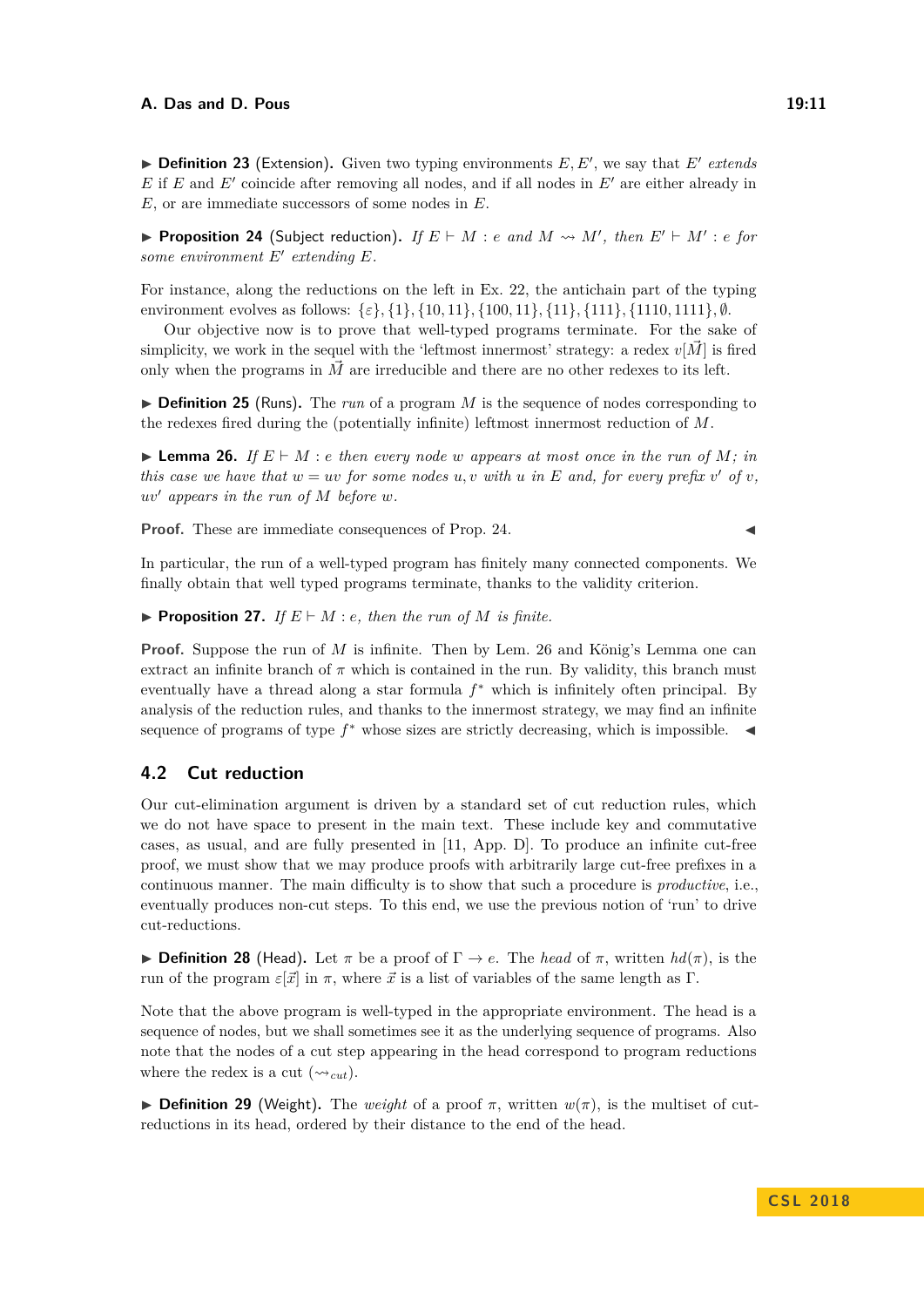#### **19:12 Non-Wellfounded Proof Theory For (Kleene+Action)(Algebras+Lattices)**

<span id="page-11-2"></span>**Lemma 30.** Let  $\pi'$  be obtained from a proof  $\pi$  by a cut-reduction. We have that:

- (i)  $\pi'$  *is a valid proof;*
- (ii)  $|h d(\pi')| \leq |hd(\pi)|$ , where  $|s|$  *is the length of a sequence s*;
- <span id="page-11-0"></span>(iii) *if the reduced cut was the last*  $\rightsquigarrow_{cut}$  *step in*  $hd(\pi)$ *, then*  $w(\pi') < w(\pi)$ *.*

**Proof sketch.** By case analysis; key cases strictly decrease the length of the head while it is only conserved by commutative cases. We list and discuss all cases in [\[11,](#page-16-18) App. D]; one of the two ∗-key cases is the following one:

$$
\begin{array}{ccccccccc}\n\ast\cdot r_2 & \Delta \to e & \Sigma \to e^* & \Gamma, \Pi \to f & \Gamma, e, e^*, \Pi \to f & \\
\hline\n\frac{\Delta, \Sigma \to e^* & \pi \to f & \Gamma, e^*, \Pi \to f}{\Gamma, e^*, \Pi \to f} & \mapsto & \frac{\Delta \to e & \frac{\Sigma \to e^* & \Gamma, e, e^*, \Pi \to f}{\Gamma, e, \Sigma, \Pi \to f} \\
\hline\n\frac{\Delta, \Sigma \to e^* & \Gamma, \Delta, \Sigma, \Pi \to f & \Gamma, e^*, \Pi \to f} & & & \\
\end{array}
$$

If the reduced cut (with conclusion at *v*) occurs in the head of  $\pi$  then the heads of the two proofs only differ by the following subsequences, inside some evaluation context:

$$
\begin{array}{ccc}\nv[\vec{M}, \vec{N}, \vec{O}, \vec{P}] & v[\vec{M}, \vec{N}, \vec{O}, \vec{P}] \\
\leadsto & v1[\vec{M}, v0[\vec{N}, \vec{O}], \vec{P}] & \leadsto & v1[\vec{M}, v0[\vec{N}], \vec{O}, \vec{P}] \\
\leadsto & v1[\vec{M}, N': v01[\vec{O}], \vec{P}] & \leadsto & v1[\vec{M}, N', \vec{O}, \vec{P}] \\
\leadsto & v1[\vec{M}, N': v01[\vec{O}], \vec{P}] & \leadsto & v1[\vec{M}, N', \vec{O}, \vec{P}] \\
\leadsto & v1[\vec{M}, N': \vec{O}, \vec{P}] & \leadsto & v11[\vec{M}, N', v10[\vec{O}], \vec{P}] \\
\leadsto & v11[\vec{M}, N', \vec{O}, \vec{P}] & \leadsto & v11[\vec{M}, N', \vec{O}, \vec{P}]\n\end{array}
$$

(Note that the programs  $\vec{M}, \vec{N}, \vec{O}, \vec{P}$  are irreducible due to the innermost strategy, and that *v*00 in the starting proof and *v*0 in the resulting one both point to the same subproof:  $\pi_{v00} = \pi'_{v0}$ .) The new head is shorter by one step, and the initial cut on  $e^*$  is replaced by two cuts which are closer to the end of the head.

Commutative cases do not always shorten the head, but either they move the cut closer to its end, or the head no longer visits it. For instance, when the left premiss of the reduced cut ends with a ·-*l* step, the rule is:

$$
\begin{array}{ccc}\n\frac{\Delta,e,f,\Sigma\rightarrow g}{\Delta,e,f,\Sigma\rightarrow g}&\Gamma,g,\Pi\rightarrow h\\
\frac{\Delta,e,f,\Sigma\rightarrow g}{\Gamma,\Delta,e,f,\Sigma,\Pi\rightarrow h}&\mapsto&\frac{\Delta,e,f,\Sigma\rightarrow g&\Gamma,g,\Pi\rightarrow h}{\Gamma,\Delta,e,f,\Sigma,\Pi\rightarrow h}\\
\frac{\Gamma,\Delta,e,f,\Sigma,\Pi\rightarrow h}{\Gamma,\Delta,e,f,\Sigma,\Pi\rightarrow h}\n\end{array}
$$

If the head of  $\pi$  goes through the step  $v[\vec{M}, \vec{N}, O, \vec{P}, \vec{Q}] \leadsto_{cut_{ef}} v1[\vec{M}, v0[\vec{N}, O, \vec{P}], \vec{Q}]$ , then there are two cases to consider:

- either  $O = \langle O_1, O_2 \rangle$  and the sequence continues with  $v1[\vec{M}, v00[\vec{N}, O_1, O_2, \vec{P}], \vec{Q}]$ ; then in  $\pi'$  we get  $v[\vec{M},\vec{N},O,\vec{P},\vec{Q}] \leadsto v0[\vec{M},\vec{N},O_1,O_2,\vec{P},\vec{Q}] \leadsto_{cut_{ef}} v01[\vec{M},v00[\vec{N},O_1,O_2,\vec{P}],\vec{Q}];$ the length is preserved and the cut has been pushed towards the end;
- or not, and the head of  $\pi'$  stops earlier, without visiting the cut on  $ef$  anymore, thus m. decreasing the weight.

For [\(iii\)](#page-11-0), the assumption that the cut-reduction took place on the last cut of the head is used in some of the cases to ensure that the weights of the other cuts in the head do not increase (e.g., in some of the right  $-r$  and  $\overline{*}$ - $r_2$  cases).

<span id="page-11-1"></span>**Proposition 31** (Productive cut-reduction). For a proof  $\pi$ , there exists a proof  $\pi'$  obtained *from π by a sequence of cut-reductions, which does not start with a cut.*

**Proof.** By induction on the weight, reduce the last cut visited by the head until the head no longer contains any cut. The resulting proof cannot start with a cut, by definition.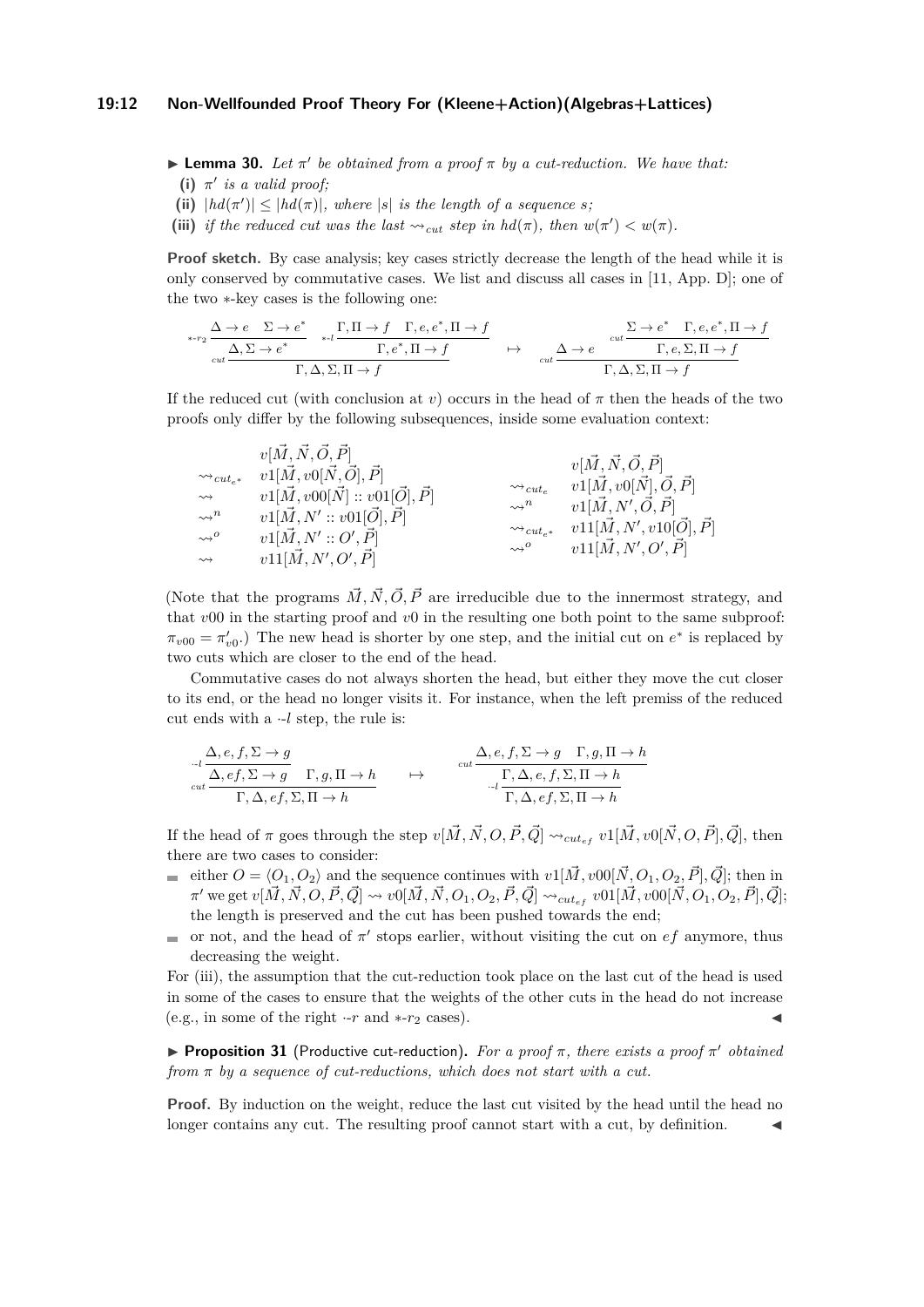We can finally prove cut-elimination.

**Proof of Thm. [15.](#page-8-0)** Focus on a lowest cut, at node *v*, and apply Prop. [31](#page-11-1) to the corresponding subproof  $\pi_v$ . By iterating this process, we obtain in the limit a cut-free preproof  $\pi'$  with the same conclusion as the starting one. Moreover, thanks to Lem. [30.](#page-11-2)(i), all heads of subproofs of  $\pi'$  are finite, so that  $\pi'$  is valid by Prop. [9:](#page-6-1) an infinite branch of \*- $r_2$  steps would give rise to a subproof with an infinite head.  $\blacksquare$ 

# <span id="page-12-2"></span>**5 Action algebras, Kleene lattices, and action lattices**

We now consider extensions of Kleene algebra by residuals and meets, as axiomatised in [\[31\]](#page-17-3) and [\[25\]](#page-17-4). We first extend the system LKA with the following rules, which are standard from substructural logic [\[28,](#page-17-8) [16\]](#page-16-19). We write LAL for the corresponding system.

$$
\sqrt{A} \frac{\Delta + e \Gamma, f, \Sigma \to g}{\Gamma, \Delta, e \setminus f, \Sigma \to g} \qquad \sqrt{A} \frac{\Delta + e \Gamma, f, \Sigma \to g}{\Gamma, f/e, \Delta, \Sigma \to g} \qquad \frac{\Gamma, e_i, \Delta \to f}{\Gamma, e_1 \cap e_2, \Delta \to f} i \in \{1, 2\}
$$
\n
$$
\sqrt{A} \frac{e, \Gamma \to f}{\Gamma \to e \setminus f} \qquad \sqrt{A} \frac{\Gamma, e \to f}{\Gamma \to f/e} \qquad \frac{\Gamma \to e \Gamma \to f}{\Gamma \to e \cap f}
$$

We define judgements as previously. Except for Thm. [33,](#page-12-0) the results below also hold for action algebras and Kleene lattices using the appropriate fragment of LAL. We prove soundness w.r.t. star-continuous models exactly like for Kleene algebra (Thm. [11\)](#page-7-2).

<span id="page-12-1"></span>▶ **Theorem 32** (Soundness). *If* LAL<sup>-</sup>  $\upharpoonright^{\infty} e_1, \ldots, e_n \to e$ , then AL<sup>\*</sup>  $\models e_1 \cdots \cdots e_n ≤ e$ .

As announced in the introduction, regular proofs are sound for all (non-necessarily starcontinuous) action lattices. We prove it using proof-theoretical arguments to translate every regular proof into an inductive proof from the axioms of action lattices.

<span id="page-12-0"></span>**Fineorem 33** (Regular soundness). *If* LAL  $\stackrel{\omega}{\sim} e_1, \cdots, e_n \to f$  *then*  $AL \vDash e_1 \cdots \cdots e_n \leq f$ .

**Proof.** We prove the statement for all regular proofs in *\*-normal form*, where every backpointer points to a 'validating' ∗-*l*-step: every infinite branch of the starting proof has a valid thread; since the proof is regular, this thread must be infinitely often principal for ∗-*l*-step of some sequent of the branch; cut the infinite branch by using a backpointer the second time this sequent appears in the branch.

We proceed by induction on the number of simple cycles in such a proof  $\pi$ . The interesting case is when *π* ends with a ∗-*l* step that is the target of a backpointer. Colour red all ancestors of its principal formula that are the same expression, say  $e^*$ . Let  $\{\Gamma_i, e^*, \Delta_i \to f_i\}_{i \in I}$  be the set of all sequents in  $\pi$  with  $e^*$  principal and let  $\{\pi_i^l : \Gamma_i, \Delta_i \to f_i\}_{i \in I}$  and  $\{\pi_i^r : \Gamma_i, e, e^*, \Delta_i \to f_i\}_{i \in I}$  $f_i\}_{i\in I}$  be the corresponding subproofs rooted at their left and right premisses, respectively.

Define expressions  $g_i = \prod \Gamma_i$ ,  $d_i = \prod \Delta_i$ ,  $h_i = (g_i \backslash f_i)/d_i$ , and  $h = \bigcap_{i \in I} h_i$ . For  $i \in I$ , construct proofs  $\pi_i^r$  from  $\pi_i^r$  by replacing each  $e^*$  by *h*, modifying critical steps as follows:

$$
\begin{array}{ccccccccc}\n\sqrt{1-j,\Delta_j\rightarrow f_j & \Gamma_j,e,e^*,\Delta_j\rightarrow f_j & & & & \sqrt{1-j,\Delta_j\rightarrow f_j} & \sqrt{1-j,\Delta_j\rightarrow f_j} \\
\hline\n\Gamma_j,e^*,\Delta_j\rightarrow f_j & & & & & \sqrt{1-j,\Delta_j\rightarrow d_j} & \sqrt{1-j,\Delta_j\rightarrow f_j} & \Gamma_j,g_j\backslash f_j\rightarrow f_j & & & & \\
& & & & & \sqrt{1-j,\Delta_j\rightarrow f_j} & & & \\
& & & & & & \sqrt{1-j,\Delta_j\rightarrow f_j} & & & \\
& & & & & & \sqrt{1-j,\Delta_j\rightarrow f_j} & & & \\
& & & & & & \sqrt{1-j,\Delta_j\rightarrow f_j} & & & \\
& & & & & & \sqrt{1-j,\Delta_j\rightarrow f_j} & & & \\
& & & & & & \sqrt{1-j,\Delta_j\rightarrow f_j} & & & \\
& & & & & & & \sqrt{1-j,\Delta_j\rightarrow f_j} & & & \\
& & & & & & & \sqrt{1-j,\Delta_j\rightarrow f_j} & & & \\
& & & & & & & \sqrt{1-j,\Delta_j\rightarrow f_j} & & & \\
& & & & & & & \sqrt{1-j,\Delta_j\rightarrow f_j} & & & \\
& & & & & & & \sqrt{1-j,\Delta_j\rightarrow f_j} & & & \\
& & & & & & & \sqrt{1-j,\Delta_j\rightarrow f_j} & & & \\
& & & & & & & \sqrt{1-j,\Delta_j\rightarrow f_j} & & & \\
& & & & & & & \sqrt{1-j,\Delta_j\rightarrow f_j} & & & \\
& & & & & & & \sqrt{1-j,\Delta_j\rightarrow f_j} & & & \\
& & & & & & & \sqrt{1-j,\Delta_j\rightarrow f_j} & & & \\
& & & & & & & \sqrt{1-j,\Delta_j\rightarrow f_j} & & & \\
& & & & & & & \sqrt{1-j,\Delta_j\rightarrow f_j} & & & \\
& & & & & & & \sqrt{1-j,\Delta_j\rightarrow f_j} & & & \\
& & & & & & & \sqrt{1-j,\Delta_j\rightarrow f_j} & & & \\
& & & & & & & \sqrt{1-j,\Delta_j\rightarrow f_j} & & & \\
& & & & & & & \sqrt{1-j,\Delta_j\rightarrow f_j} & & & \\
& & & & & & & \sqrt{1-j,\Delta_j\rightarrow f_j} & & & \\
& & & & & & & \sqrt{1-j,\Delta_j\rightarrow f_j} & & & \\
& & & & & & & \sqrt{1-j,\Delta_j\rightarrow f_j} & & & \\
& & & & & & & \sqrt{1-j,\Delta_j\rightarrow f_j} & & & \\
& & & & &
$$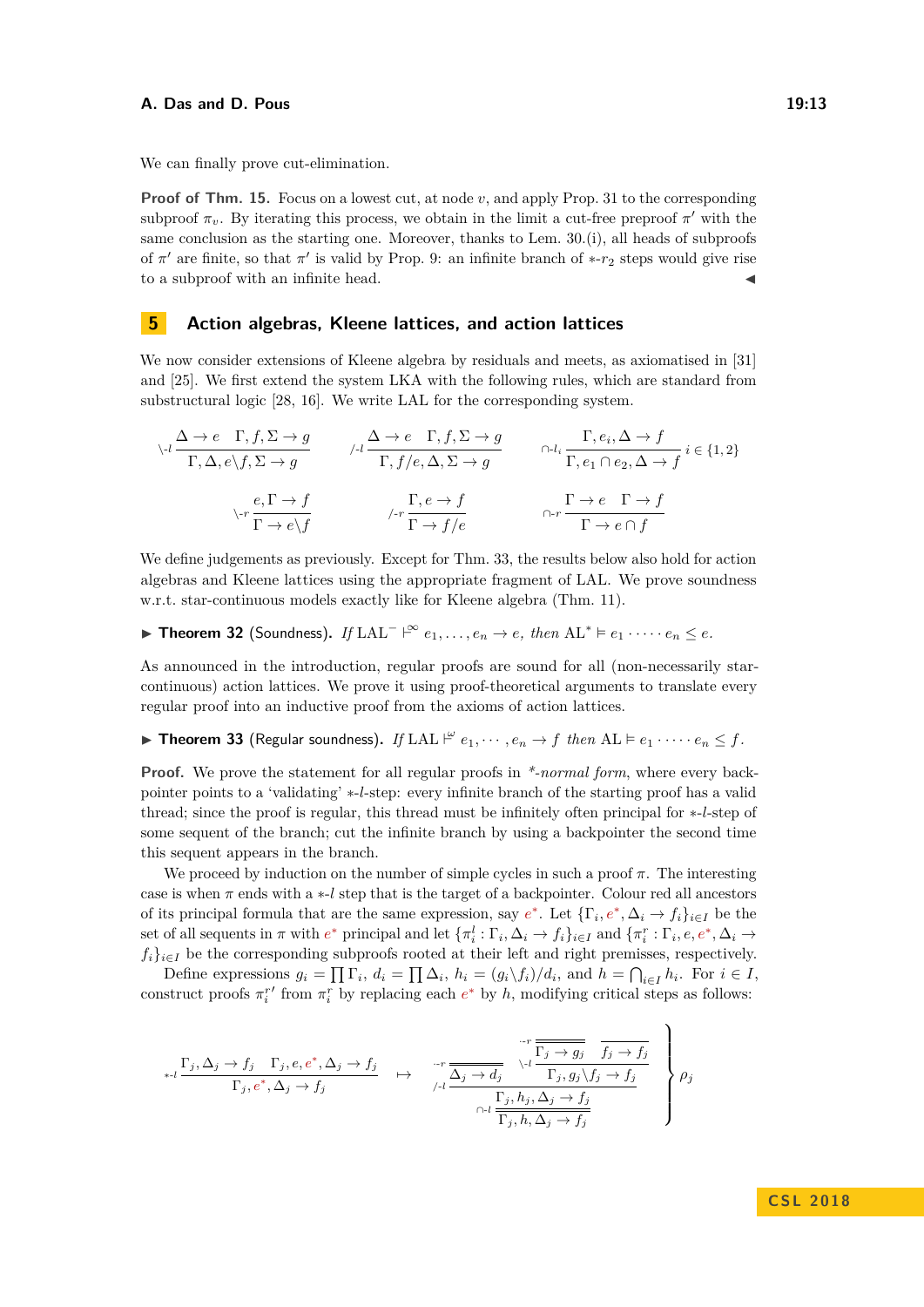#### **19:14 Non-Wellfounded Proof Theory For (Kleene+Action)(Algebras+Lattices)**

Note that the proofs  $\pi_i^l$  and  $\pi_i^{r'}$  have fewer simple cycles than  $\pi$ , so that by the induction hypothesis we have that  $g_i d_i \leq f_i$  and  $g_i e h d_i \leq f_i$  hold universally in action lattices, for all  $i \in I$ . From here we deduce  $1 \leq h$  and  $eh \leq h$  using the laws about residuals and conjunction. Thus we have  $e^* \leq h$  by star induction [\(1\)](#page-3-1). Finally note that following the above proof  $\rho_j$ we have in action lattices that  $g_j h d_j \leq f_j$  and thus  $g_j e^* d_j \leq f_j$ . We conclude by choosing the appropriate *j* such that  $(\Gamma_i, \Delta_j, f_i)$  is  $(\Gamma, \Delta, f)$ .

Note that we crucially rely on the presence of both residuals and meet to compute invariants for Kleene stars in the above proof, so that it does not immediately carry over to action algebras and Kleene lattices.

Conversely, the regular fragment of LAL (with cut) is complete for action lattices.

<span id="page-13-0"></span>**If** AL  $\models$  *e*  $\leq$  *f then* LAL  $\stackrel{\omega}{\leftarrow}$  *e*  $\rightarrow$  *f*.

**Proof.** The axioms defining meet and residual immediately translate to finite derivations in LAL, so we may simply extend the proof of Thm. [14.](#page-7-0)

Note that the regular fragment cannot be complete for star continuous models: a regular proof is a finite verifiable object and the equational theory of star-continuous action lattices is  $\Pi_1^0$ -hard [\[7\]](#page-16-8). The full, non-regular system is however complete for star-continuous models:

<span id="page-13-1"></span>▶ Theorem 35 (Star-continuous completeness). *If*  $AL^* \models e \leq f$  *then*  $LAL \models^{\infty} e \rightarrow f$ .

**Proof.** As for Thms. [14](#page-7-0) and [34,](#page-13-0) consider the relation  $\equiv'$  defined by  $e \equiv' f$  if LAL  $\mid^{\infty} e \rightarrow f$ and LAL  $\vert^{\infty}$   $f \to e$ . Expressions quotiented by this slightly larger relation also form an action lattice, which we prove star-continuous using the natural simulation of an  $\omega$ -rule for Kleene star: combine proofs  $(\pi_i)_{i \in \mathbb{N}}$  of the sequents  $(\Gamma, e^i, \Delta \to f)_{i \in \mathbb{N}}$  as follows:

$$
\begin{array}{cc}\n\sqrt{\pi_{1}} \\
\hline\n\sqrt{r_{0}} \\
\sqrt{r_{1}} \\
\hline\n\frac{1}{r_{1}} & \frac{1}{r_{2}} & \frac{1}{r_{1}} & \frac{1}{r_{2}} & \frac{1}{r_{1}} & \frac{1}{r_{2}} \\
\hline\n\frac{1}{r_{1}} & \frac{1}{r_{2}} & \frac{1}{r_{1}} & \frac{1}{r_{2}} & \frac{1}{r_{2}} \\
\hline\n\frac{1}{r_{1}} & \frac{1}{r_{2}} & \frac{1}{r_{2}} & \frac{1}{r_{2}} & \frac{1}{r_{2}} \\
\hline\n\frac{1}{r_{1}} & \frac{1}{r_{1}} & \frac{1}{r_{2}} & \frac{1}{r_{2}} & \frac{1}{r_{2}} \\
\hline\n\frac{1}{r_{1}} & \frac{1}{r_{2}} & \frac{1}{r_{2}} & \frac{1}{r_{2}} & \frac{1}{r_{2}} & \frac{1}{r_{2}} & \frac{1}{r_{2}} \\
\hline\n\frac{1}{r_{1}} & \frac{1}{r_{2}} & \frac{1}{r_{2}} & \frac{1}{r_{2}} & \frac{1}{r_{2}} & \frac{1}{r_{2}} & \frac{1}{r_{2}} & \frac{1}{r_{2}} \\
\hline\n\frac{1}{r_{1}} & \frac{1}{r_{2}} & \frac{1}{r_{2}} & \frac{1}{r_{2}} & \frac{1}{r_{2}} & \frac{1}{r_{2}} & \frac{1}{r_{2}} & \frac{1}{r_{2}} \\
\hline\n\frac{1}{r_{1}} & \frac{1}{r_{2}} & \frac{1}{r_{2}} & \frac{1}{r_{2}} & \frac{1}{r_{2}} & \frac{1}{r_{2}} & \frac{1}{r_{2}} & \frac{1}{r_{2}} & \frac{1}{r_{2}} & \frac{1}{r_{2}} & \frac{1}{r_{2}} & \frac{1}{r_{2}} & \frac{1}{r_{2}} & \frac{1}{r_{2}} & \frac{1}{r_{2}} & \frac{1}{r_{2}} \\
\hline\n\frac{1}{r_{1}} & \frac{1}{r_{2}} & \frac{1}{r_{2}} & \frac{1}{r_{2}} & \frac{1}{r_{2}} & \frac{1}{r_{2}} & \frac{1}{r_{2}} & \frac{1}{r_{2}} & \frac{1}{r_{2
$$

The remaining property to establish is cut-elimination: combined with Thm. [32](#page-12-1) it gives soundness of proofs with cut w.r.t. star-continuous models, and combined with Thm. [35](#page-13-1) it gives completeness of LAL<sup>−</sup> w.r.t. these models.

## <span id="page-13-2"></span>**6 Cut-elimination in LAL**

The main alteration to the proof for LKA is that we need a more sophisticated notion of programs. We associate linear functions to residuals, and additive pairs to meets: a program for  $e \cap f$  waits to see whether the environment wants a value for  $e$  or a value for  $f$  – but not both, and reacts accordingly. We thus extend the syntax of programs (Dfn. [16\)](#page-8-2) to include *λ*-abstractions, which will be used for residuals, and a new kind of pairs for meets.

$$
M, N ::= x \mid \star \mid \langle M, N \rangle \mid \text{in}_i M \mid [] \mid M :: N \mid \pi[\vec{M}] \mid \lambda x.M \mid \langle \langle M, N \rangle \rangle
$$

The type system (Fig. [3\)](#page-9-0) is extended by the following rules, where in the final rule,  $E_1$  and  $E_2$  are extensions of  $E$  (cf. Dfn. [23\)](#page-10-3).

$$
\frac{x \, : \, e, E \vdash M : f}{E \vdash \lambda x.M : e \setminus f} \qquad \qquad \frac{E, x \, : \, e \vdash M : f}{E \vdash \lambda x.M : f/e} \qquad \qquad \frac{E_1 \vdash M : e \qquad E_2 \vdash N : f}{E \vdash \langle\!\langle M, N \rangle\!\rangle : e \cap f}
$$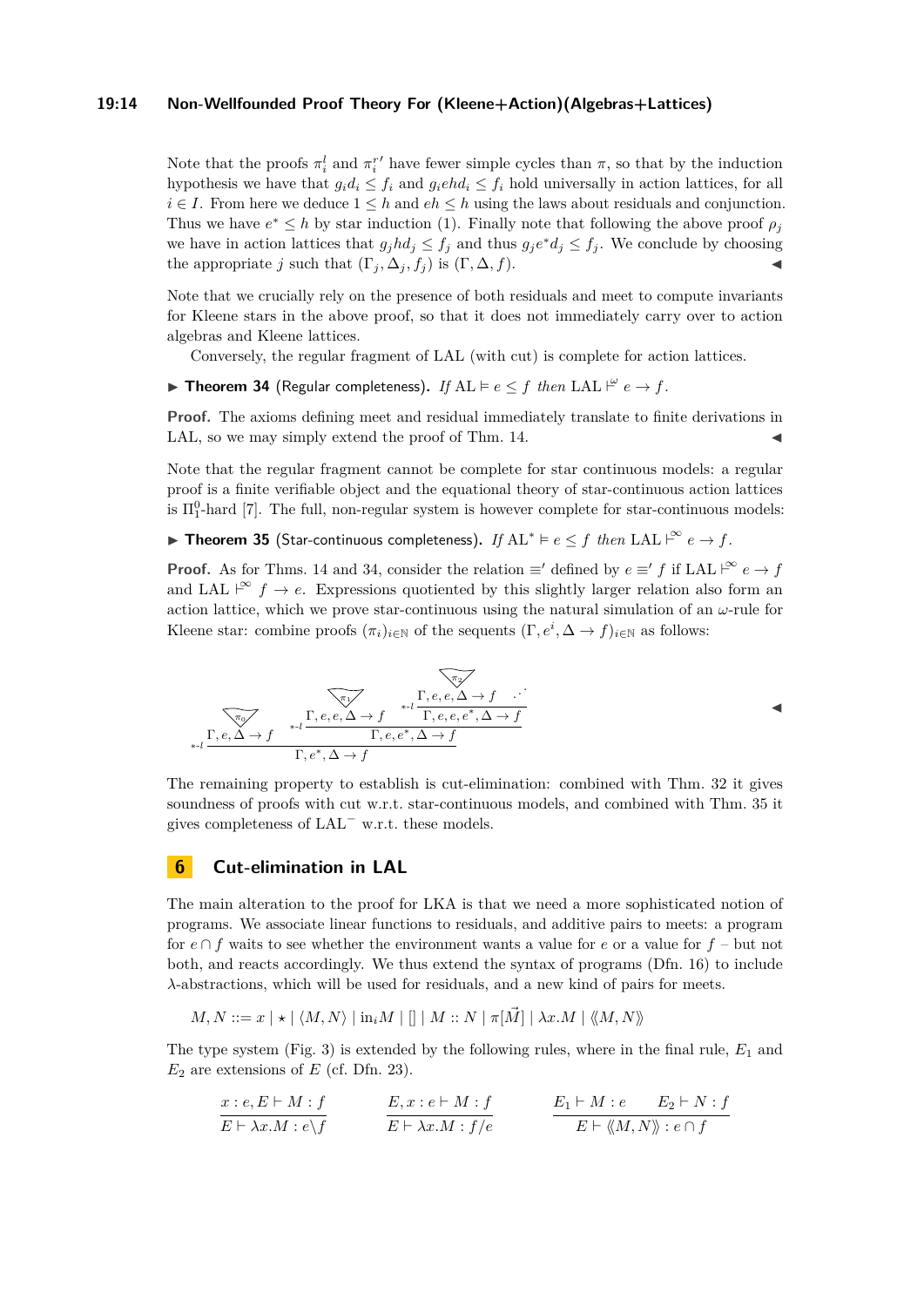**Example 36** (Substitution lemma). If  $E \vdash N$  : *e and*  $F, x : e, F' \vdash M : f$  *with*  $F, E, F'$ *defined, then*  $F, E, F' \vdash M\{N/x\} : f$ *, where*  $M\{N/x\}$  *is*  $M$  *with*  $x$  *substituted by*  $N$ .<sup>[1](#page-14-1)</sup>

The following reductions are added, using the same conventions as in Dfn. [21:](#page-9-2)

$$
\bigcap -l_i: v[\vec{M}, \langle\!\langle N_1, N_2\rangle\!\rangle, \vec{P}] \rightsquigarrow v0[\vec{M}, N_i, \vec{P}] \qquad \bigcap -r: v[\vec{M}] \rightsquigarrow \langle\!\langle v0[\vec{M}], v1[\vec{M}]\rangle\!\rangle
$$
  
\n
$$
\bigg\backslash -l: v[\vec{M}, \vec{N}, \lambda x. F, \vec{P}] \rightsquigarrow v1[\vec{M}, F\{v0[\vec{N}]/x\}, \vec{P}] \qquad \bigg\backslash -r: v[\vec{M}] \rightsquigarrow \lambda x. v0[x, \vec{M}]
$$
  
\n
$$
\bigg\lbrace -l: v[\vec{M}, \lambda x. F, \vec{N}, \vec{P}] \rightsquigarrow v1[\vec{M}, F\{v0[\vec{N}]/x\}, \vec{P}] \qquad \bigg\rbrace -r: v[\vec{M}] \rightsquigarrow \lambda x. v0[\vec{M}, x]
$$

One has to be careful about what we deem to be evaluation contexts: lambda abstractions and additive pairs are *not* considered evaluation contexts. This is crucial to obtain subjectreduction: otherwise some redexes duplicated by the ∩-*r* rule can be active at the same time, thus breaking the property of Lem. [26](#page-10-2) used in our termination proof that a given node appears at most once in the run of a program.

Despite this subtlety, Prop. [24](#page-10-1) (subject reduction) and Prop. [27](#page-10-4) (termination) are proved for this extended system exactly as in the Kleene algebra case – see [\[11,](#page-16-18) App. C]. It thus remains to show that the new cut reductions do not increase the length of heads, and strictly decrease the weight (Lem. [30\)](#page-11-2). The key cases are easy: they strictly decrease the length and replace the cut by smaller ones. Amongst the commutative cases, some care is required when a right introduction rule appears on the right of the cut. For instance, for meet:

$$
\text{cut} \frac{\Delta \to f \quad \Gamma, f, \Sigma \to e_1 \quad \Gamma, f, \Sigma \to e_2}{\Gamma, \Delta, \Sigma \to e_1 \cap e_2} \quad \mapsto \quad \text{cut} \frac{\Delta \to f \quad \Gamma, f, \Sigma \to e_1}{\text{cut} \cdot \Gamma, \Delta, \Sigma \to e_1 \quad \text{cut}} \frac{\Delta \to f \quad \Gamma, f, \Sigma \to e_2}{\text{cut} \cdot \Gamma, \Delta, \Sigma \to e_1 \cap e_2}
$$

If the head of  $\pi$  contains the sequence,

$$
v[\vec{M}, \vec{N}, \vec{O}] \rightsquigarrow v1[\vec{M}, v0[\vec{N}], \vec{O}] \rightsquigarrow^n v1[\vec{M}, N', \vec{O}] \rightsquigarrow \langle v10[\vec{M}, N', \vec{O}], v11[\vec{M}, N', \vec{O}] \rangle
$$

where *v* is the reduced cut-node, then in the head of  $\pi'$  we just get:

$$
v[\vec{M},\vec{N},\vec{O}] \leadsto \langle\!\langle v0[\vec{M},\vec{N},\vec{O}],v1[\vec{M},\vec{N},\vec{O}]\rangle\!\rangle
$$

Here we see the need for  $\langle -,-\rangle$  not being an evaluation context: the computations involving  $\vec{N}$  would otherwise be duplicated, thus potentially increasing the length of the run. If the head of  $\pi$  never touches the produced additive pair, then the head of  $\pi'$  is strictly shorter, and the cut on  $e_1 \cap e_2$  is not visited anymore. Otherwise, this pair can only be destroyed by a  $\cap$ - $l_i$  rule:  $\langle\!\langle v10[\vec{M}, N', \vec{O}], v11[\vec{M}, N', \vec{O}]\rangle\!\rangle \rightsquigarrow v1i[\vec{M}, N', \vec{O}],$  and the head of  $\pi'$  can 'catch up' by doing:

$$
\langle\!\langle v0[\vec{M}, \vec{N}, \vec{O}], v1[\vec{M}, \vec{N}, \vec{O}]\rangle\!\rangle \rightsquigarrow vi[\vec{M}, \vec{N}, \vec{O}] \rightsquigarrow vi1[\vec{M}, vi0[\vec{N}], \vec{O}] \rightsquigarrow "vi1[\vec{M}, N', \vec{O}]
$$

The size of the head has not changed, but the cut is closer to the end. The analogous case for residuals is similar since the creation of a *λ*-abstraction temporarily blocks reductions; other cases can be found in [\[11,](#page-16-18) App. D]. Finally, by the same argument as for Thm. [15](#page-8-0) we obtain:

<span id="page-14-0"></span>▶ Theorem 37 (Cut elimination). *If* LAL  $\uparrow^{\infty} \Gamma \rightarrow e$  *then* LAL<sup>-</sup>  $\uparrow^{\infty} \Gamma \rightarrow e$ *.* 

One useful application of this cut-elimination result is the following alternative proof of the upper bound result of Palka for star-continuous action lattices:

<span id="page-14-1"></span><sup>&</sup>lt;sup>1</sup> More precisely, the occurrences of  $x$  selected by the typing derivation of  $M$ .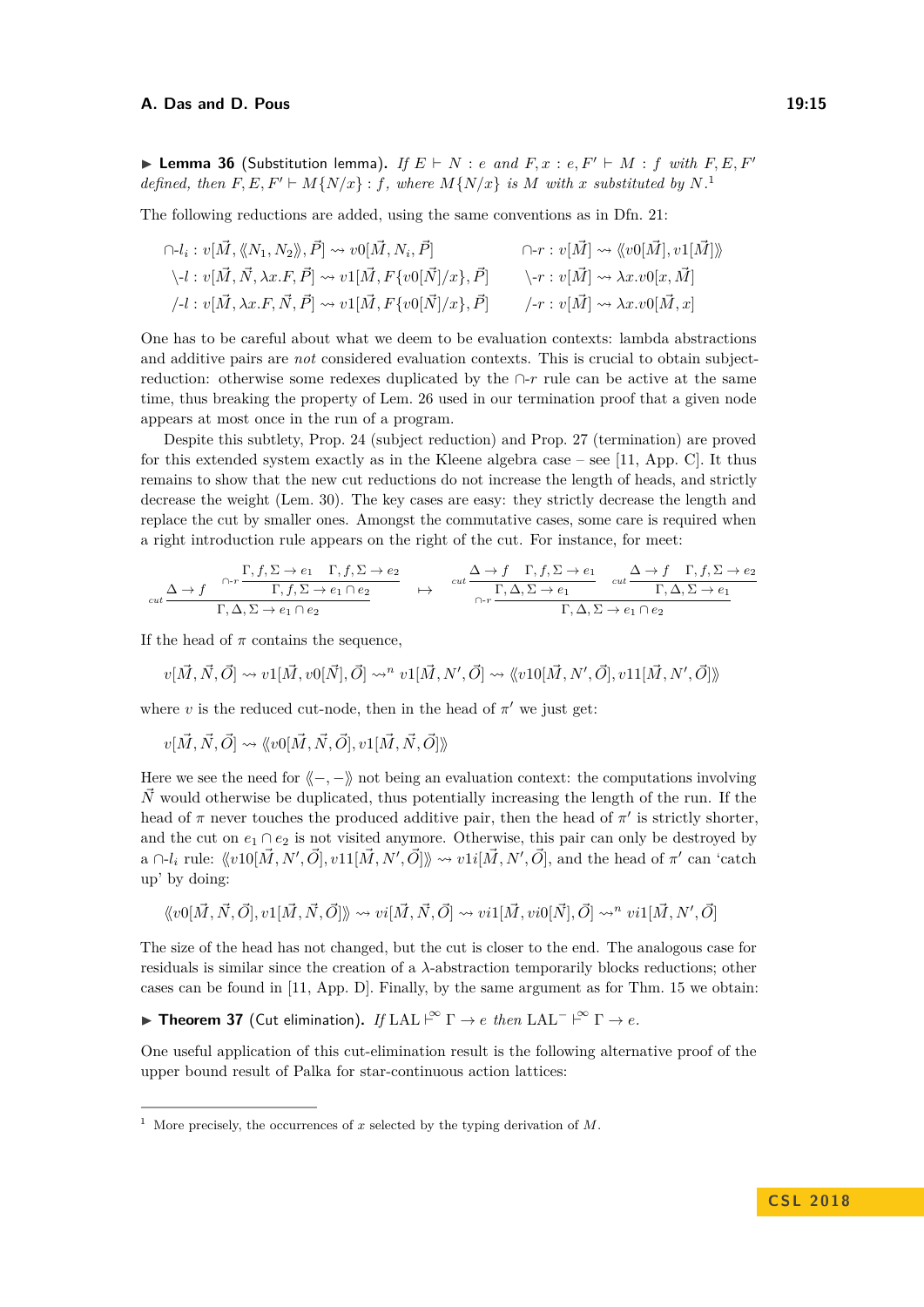#### **19:16 Non-Wellfounded Proof Theory For (Kleene+Action)(Algebras+Lattices)**

# ► Corollary 38 (Palka [\[29\]](#page-17-6)).  $AL^*$  *is in*  $\Pi_1^0$ .

**Proof.** We say that a sequent  $\Gamma \to e$  has a *d*-derivation, for  $d \in \mathbb{N}$ , if there is a LAL<sup> $-$ </sup> derivation ending in  $\Gamma \to e$  for which each branch has length *d*, or otherwise terminates at a correct initial sequent in length *< d*. To avoid validity issues, we assume that the left premiss of every ∗-*r*<sup>2</sup> step has nonempty antecedent, so that all preproofs become valid without sacrificing provability (cf. Prop. [9\)](#page-6-1). We define a  $\Pi_1^0$  predicate  $\mathsf{Prov}(\Gamma \to e)$  as  $\forall d \in \mathbb{N}$ ."there is a *d*-derivation of  $\Gamma \to e$ ". Notice that this is indeed  $\Pi_1^0$  since the size of a *d*-derivation is exponentially bounded. Furthermore, if  $\mathsf{Prov}(\Gamma \to e)$  then, by the infinite pigeonhole principle, we may recover an infinite proof of  $\Gamma \to e$ , by inductively choosing premisses resulting in larger derivations that nonetheless prefix infinitely many *d*-derivations. J

# **7 Conclusions**

We presented a simple sequent system LKA that admits non-wellfounded proofs and showed it to be sound and complete for Kleene algebra, KA, by consideration of the free model of rational languages. We showed that its regular fragment is already complete, in the presence of cut, by a direct simulation of KA. We also gave a cut-elimination result for LKA, obtaining an alternative proof of completeness of its cut-free fragment.

We were able to generalise these arguments to an extended system LAL of Kleene algebras with residuals and meets, resulting in a sound and complete cut-free system for the equational theory of star-continuous action lattices, AL<sup>∗</sup> . Thanks to the subformula property for cut-free proofs, this also gives us proof-theoretical characterisations of star-continuous action algebras and Kleene lattices. This yields alternative proofs of several results of Palka [\[29\]](#page-17-6), namely conservativity of  $AL^*$  over its fragments, as well as their membership in  $\Pi_1^0$ .

Finally, we characterised the theory of all action lattices by just the regular proofs of LAL. Whether the equational theory of action lattices is decidable remains open. It would be interesting to see if techniques such as interpolants for our system LAL, or a characterisation of the image of cut-elimination on cut-free proofs, might yield decidability.

It would be natural to consider systems which are commutative and/or contain arbitrary fixed points, bringing the subject matter closer to that of [\[13\]](#page-16-13). We would however not be able to arrive at a similar subformula property once fixed point formulae are allowed to contain meets and residuals, since this property is essentially thanks to the presence of only 'positive' connectives in KA, from the point of view of focusing [\[2\]](#page-15-3).

#### **References**

- <span id="page-15-2"></span>**1** C. J. Anderson, N. Foster, A. Guha, J.-B. Jeannin, D. Kozen, C. Schlesinger, and D. Walker. NetKAT: semantic foundations for networks. In *Proc. POPL*, pages 113–126. ACM, 2014. [doi:10.1145/2535838.2535862](http://dx.doi.org/10.1145/2535838.2535862).
- <span id="page-15-3"></span>**2** J.-M. Andreoli. Logic programming with focusing proofs in linear logic. *Journal of Logic and Computation*, 2(3):297–347, 1992.
- <span id="page-15-1"></span>**3** A. Angus and D. Kozen. Kleene algebra with tests and program schematology. Technical Report TR2001-1844, CS Dpt., Cornell University, July 2001. URL: [http://hdl.handle.](http://hdl.handle.net/1813/5831) [net/1813/5831](http://hdl.handle.net/1813/5831).
- <span id="page-15-0"></span>**4** Maurice Boffa. Une condition impliquant toutes les identités rationnelles. *Informatique Théorique et Applications*, 29(6):515–518, 1995. URL: [http://www.numdam.org/article/](http://www.numdam.org/article/ITA_1995__29_6_515_0.pdf) [ITA\\_1995\\_\\_29\\_6\\_515\\_0.pdf](http://www.numdam.org/article/ITA_1995__29_6_515_0.pdf).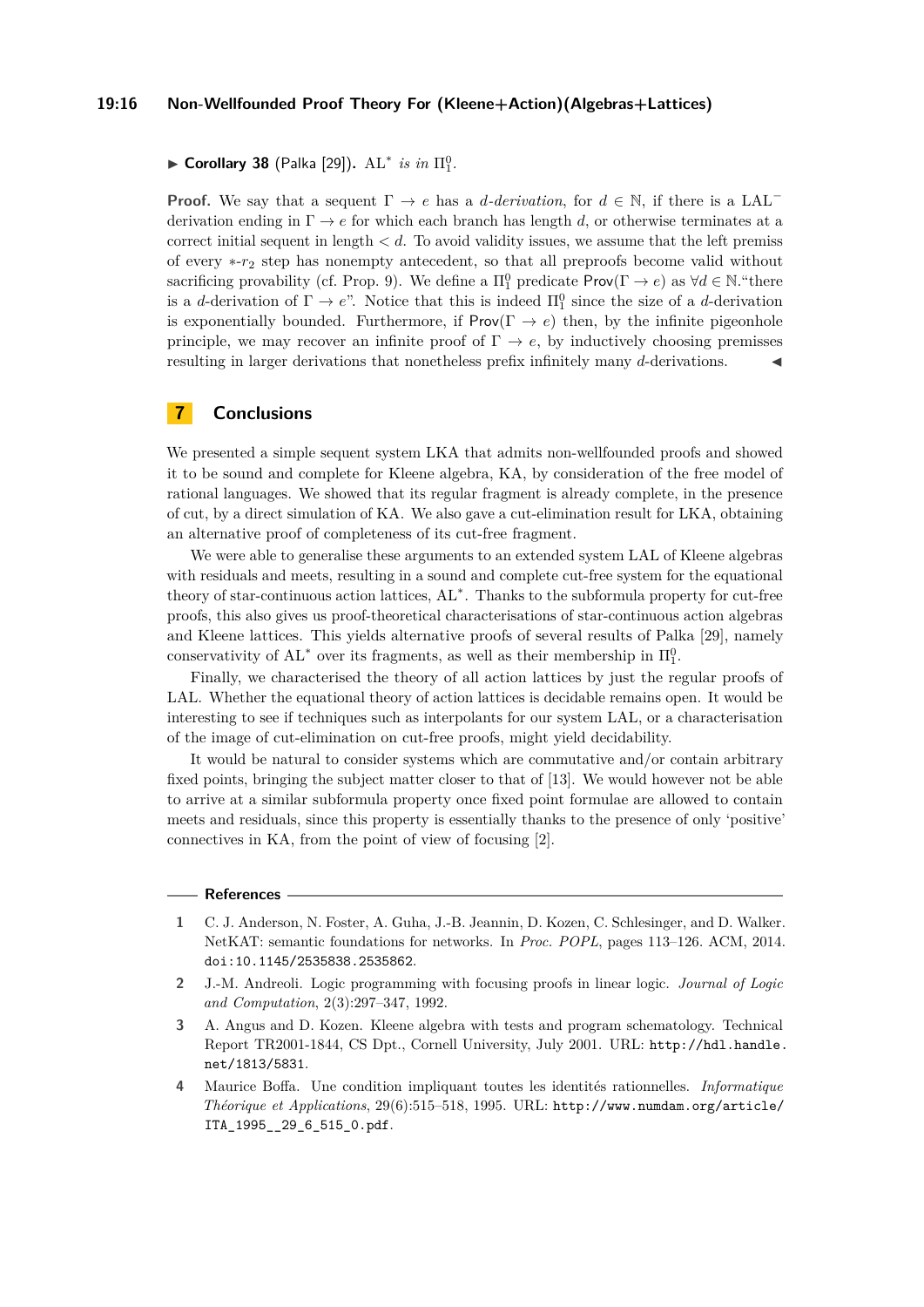- <span id="page-16-4"></span>**5** Thomas Braibant and Damien Pous. An efficient Coq tactic for deciding Kleene algebras. In *Proc. 1st ITP*, volume 6172 of *Lecture Notes in Computer Science*, pages 163–178. Springer Verlag, 2010. [doi:10.1007/978-3-642-14052-5\\_13](http://dx.doi.org/10.1007/978-3-642-14052-5_13).
- <span id="page-16-17"></span>**6** Samuel R. Buss. An introduction to proof theory. *Handbook of proof theory*, 137:1–78, 1998.
- <span id="page-16-8"></span>**7** Wojciech Buszkowski. On action logic: Equational theories of action algebras. *J. Log. Comput.*, 17(1):199–217, 2007. [doi:10.1093/logcom/exl036](http://dx.doi.org/10.1093/logcom/exl036).
- <span id="page-16-14"></span>**8** Pierre Clairambault. Least and greatest fixpoints in game semantics. In *Proc. FoSSaCS*, pages 16–31, 2009. [doi:10.1007/978-3-642-00596-1\\_3](http://dx.doi.org/10.1007/978-3-642-00596-1_3).
- <span id="page-16-16"></span>**9** J. H. Conway. *Regular algebra and finite machines*. Chapman and Hall, 1971.
- <span id="page-16-11"></span>**10** Anupam Das and Damien Pous. A cut-free cyclic proof system for Kleene algebra. In *Proc. TABLEAUX*, volume 10501 of *Lecture Notes in Computer Science*, pages 261–277. Springer Verlag, 2017. [doi:10.1007/978-3-319-66902-1\\_16](http://dx.doi.org/10.1007/978-3-319-66902-1_16).
- <span id="page-16-18"></span>**11** Anupam Das and Damien Pous. Non-Wellfounded Proof Theory For (Kleene+Action)(Algebras+Lattices). Full version of this extended abstract, 2018. URL: <https://hal.archives-ouvertes.fr/hal-01703942>.
- <span id="page-16-5"></span>**12** H. Doornbos, R. Backhouse, and J. van der Woude. A calculational approach to mathematical induction. *Theoretical Computer Science*, 179(1-2):103–135, 1997. [doi:10.1016/](http://dx.doi.org/10.1016/S0304-3975(96)00154-5) [S0304-3975\(96\)00154-5](http://dx.doi.org/10.1016/S0304-3975(96)00154-5).
- <span id="page-16-13"></span>**13** Amina Doumane, David Baelde, and Alexis Saurin. Infinitary proof theory: the multiplicative additive case. In *CSL*, volume 62 of *LIPIcs*, pages 42:1–42:17, 2016. [doi:](http://dx.doi.org/10.4230/LIPIcs.CSL.2016.42) [10.4230/LIPIcs.CSL.2016.42](http://dx.doi.org/10.4230/LIPIcs.CSL.2016.42).
- <span id="page-16-12"></span>**14** Jérôme Fortier and Luigi Santocanale. Cuts for circular proofs: semantics and cutelimination. In *Proc. CSL*, volume 23 of *LIPIcs*, pages 248–262, 2013. [doi:10.4230/](http://dx.doi.org/10.4230/LIPIcs.CSL.2013.248) [LIPIcs.CSL.2013.248](http://dx.doi.org/10.4230/LIPIcs.CSL.2013.248).
- <span id="page-16-6"></span>**15** Alain Frisch and Luca Cardelli. Greedy regular expression matching. In *Proc. ICALP*, volume 3142 of *Lecture Notes in Computer Science*, pages 618–629. Springer Verlag, 2004. [doi:10.1007/978-3-540-27836-8\\_53](http://dx.doi.org/10.1007/978-3-540-27836-8_53).
- <span id="page-16-19"></span>**16** N. Galatos, P. Jipsen, T. Kowalski, and H. Ono. *Residuated Lattices: An Algebraic Glimpse at Substructural Logics*. Elsevier, 2007.
- <span id="page-16-10"></span>**17** J.-Y. Girard. Linear logic. *Theoretical Computer Science*, 50:1–102, 1987.
- <span id="page-16-7"></span>**18** Fritz Henglein and Lasse Nielsen. Regular expression containment: coinductive axiomatization and computational interpretation. In *Proc. POPL 2011*, pages 385–398. ACM, 2011. [doi:10.1145/1926385.1926429](http://dx.doi.org/10.1145/1926385.1926429).
- <span id="page-16-3"></span>**19** C. A. R. Hoare, Bernhard Möller, Georg Struth, and Ian Wehrman. Concurrent Kleene Algebra. In *Proc. CONCUR*, volume 5710 of *Lecture Notes in Computer Science*, pages 399–414. Springer Verlag, 2009. [doi:10.1007/978-3-642-04081-8\\_27](http://dx.doi.org/10.1007/978-3-642-04081-8_27).
- <span id="page-16-9"></span>**20** P. Jipsen. From semirings to residuated Kleene lattices. *Studia Logica*, 76(2):291–303, 2004. [doi:10.1023/B:STUD.0000032089.54776.63](http://dx.doi.org/10.1023/B:STUD.0000032089.54776.63).
- <span id="page-16-15"></span>**21** S. C. Kleene. Representation of events in nerve nets and finite automata. In *Automata Studies*, pages 3–41. Princeton University Press, 1956. URL: [http://www.rand.org/pubs/](http://www.rand.org/pubs/research_memoranda/2008/RM704.pdf) [research\\_memoranda/2008/RM704.pdf](http://www.rand.org/pubs/research_memoranda/2008/RM704.pdf).
- <span id="page-16-1"></span>**22** D. Kozen. On Hoare logic and Kleene algebra with tests. *ACM Trans. Comput. Log.*, 1(1):60–76, 2000. [doi:10.1145/343369.343378](http://dx.doi.org/10.1145/343369.343378).
- <span id="page-16-2"></span>**23** D. Kozen and M.-C. Patron. Certification of compiler optimizations using Kleene algebra with tests. In *Proc. CL2000*, volume 1861 of *Lecture Notes in Artificial Intelligence*, pages 568–582. Springer Verlag, 2000. [doi:10.1007/3-540-44957-4\\_38](http://dx.doi.org/10.1007/3-540-44957-4_38).
- <span id="page-16-0"></span>**24** Dexter Kozen. A completeness theorem for Kleene algebras and the algebra of regular events. In *Proc. LICS*, pages 214–225. IEEE, 1991. [doi:10.1109/LICS.1991.151646](http://dx.doi.org/10.1109/LICS.1991.151646).